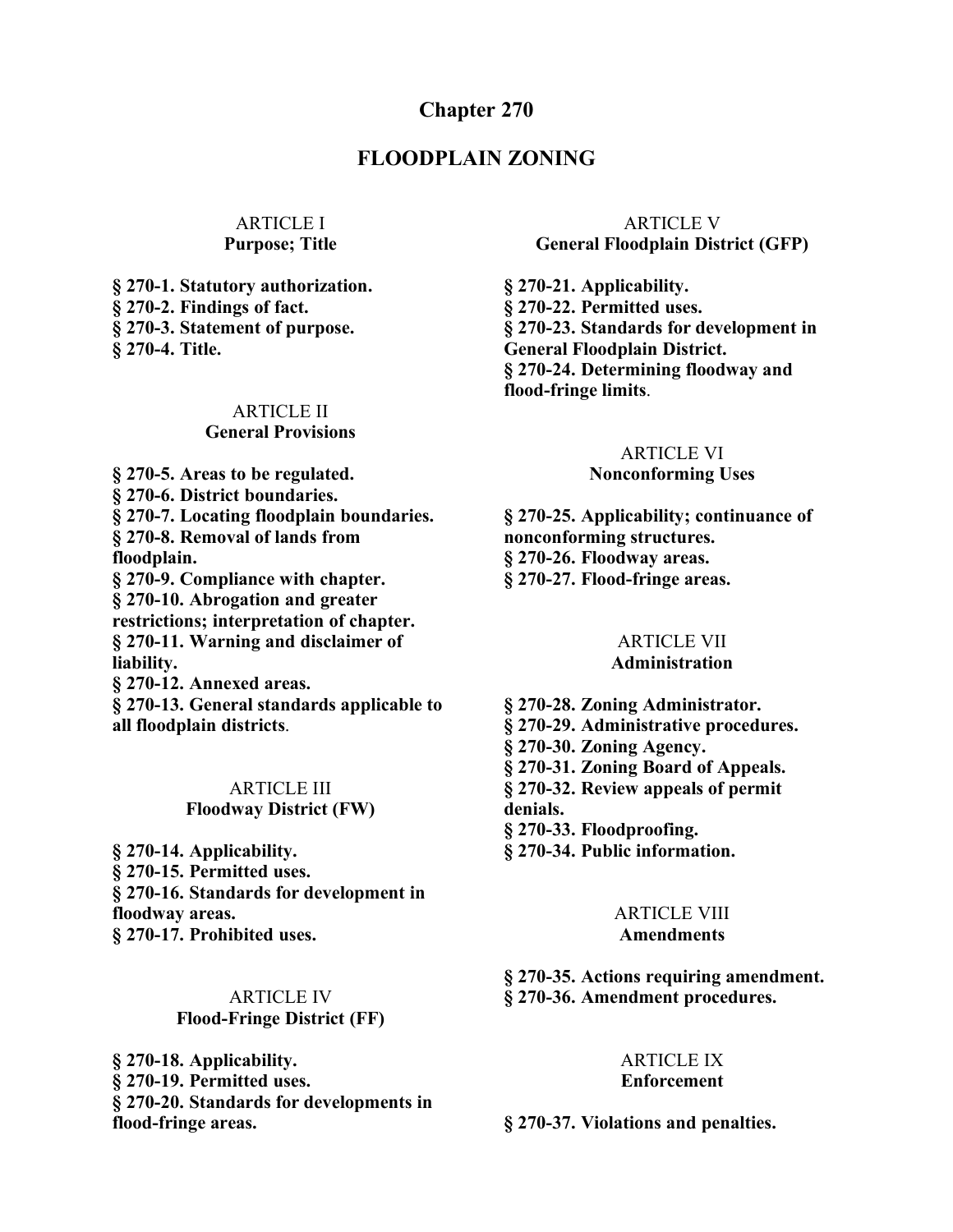#### **[HISTORY: Adopted by the Village Board of the Village of Albany 5-11-1992 as Title 13, Ch. 2 of the 1992 Code. Amendments noted where applicable.]**

#### GENERAL REFERENCES

Zoning Board of Appeals -- See Ch. 16, § 16-2. Plan Commission -- See Ch. 16, § 16-3. Building construction -- See Ch. 86. Erosion control -- See Ch. 122. Utilities -- See Ch. 249. Shoreland-wetland zoning -- See Ch. 271. Subdivision of land -- See Ch. 272. Zoning -- See Ch. 273.

# ARTICLE I

# Purpose; Title

#### **§ 270-1. Statutory authorization.**

 This chapter for floodplain protection is adopted pursuant to the authorization contained in W.S.A. ss. 61.35, 62.23 and 87.30.

#### **§ 270-2. Findings of fact.**

 Uncontrolled development and use of the floodplains, rivers or streams of the Village of Albany, Wisconsin would adversely affect the public health, safety, convenience and general welfare and impairs its tax base.

#### **§ 270-3. Statement of purpose.**

 The purpose of this chapter is to provide a uniform basis for the preparation, implementation and administration of sound floodplain regulations for all floodplains within the Village of Albany to:

A. Protect life, health and property.

B. Minimize expenditures of public moneys for costly flood control projects.

C. Minimize rescue and relief efforts, generally undertaken at the expense of the general public.

D. Minimize business interruptions which usually result in the loss of local incomes.

E. Minimize damage to public facilities on the floodplains, such as water mains, sewer lines, streets and bridges.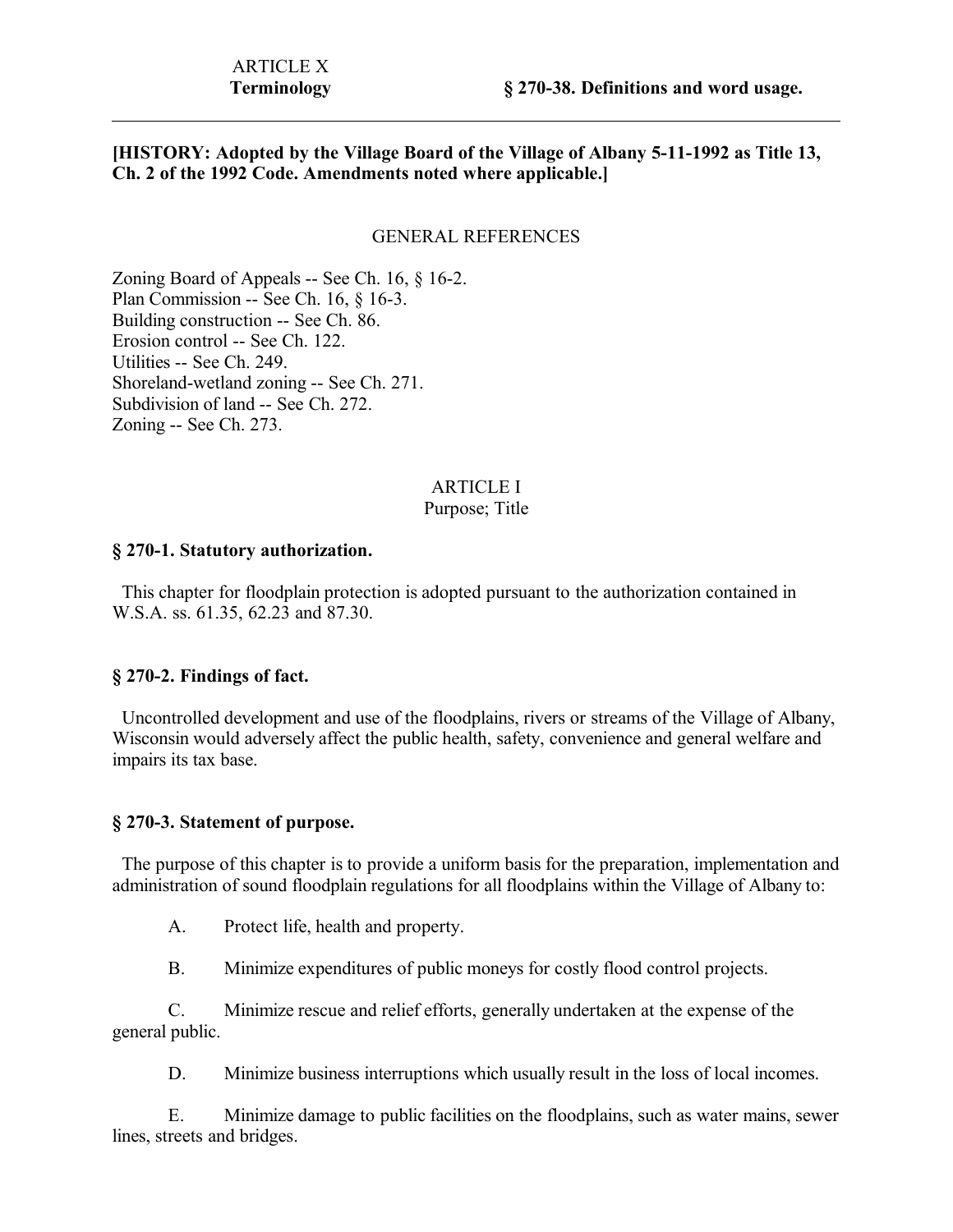F. Minimize the occurrence of future flood-blight areas on floodplains.

G. Discourage the victimization of unwary land and home buyers.

H. Prevent increases in regional flood heights that could increase flood damage and may result in conflicts or litigation between property owners.

# **§ 270-4. Title.**

 This chapter shall be known as the "Floodplain Zoning Ordinance for the Village of Albany, Wisconsin."

# ARTICLE II

# General Provisions

# **§ 270-5. Areas to be regulated.**

 Areas regulated by this chapter include all lands within the corporate limits of the Village of Albany that would be covered by the "regional flood" defined in § 270-38, Definitions and word usage, and include floodplain islands designated on the Official Map where emergency rescue and relief routes would be inundated by the regional flood.

# **§ 270-6. District boundaries.**

A. Official Map.

(1) The boundary of the floodplain districts, including the Floodway District, Flood-Fringe District and other floodplain districts, are those areas designated as floodplains or A Zones on the following maps and corresponding profiles:

(a) Flood Insurance Study (dated January 18, 1983), Flood Boundary and Floodway Map Community Panel #5501580001C prepared by the Federal Emergency Management Agency and dated July 18, 1983, and revised October 15, 1993, by the Wisconsin Department of Natural Resources to show floodplain for the drainageway in the southwest corner of the village.<sup>[1](#page-2-0)</sup>

(b) Floodway Map prepared by Short Elliott Hendrickson Inc., and dated February 15, 1991.

(c) Annotated Flood Insurance Rate Map, Annotated Floodway Data Table and Annotated Flood Profiles prepared by the Federal Emergency Management Agency and dated January 8, 1992.

(2) These maps are the official floodplain zoning maps for the village and have been approved by the Department of Natural Resources and the Federal Emergency Management Agency (FEMA), and are on file in the office of the Village Clerk-Treasurer. If more than one map is referenced, the regional flood profiles govern boundary discrepancies according to § 270- 7.

<span id="page-2-0"></span><sup>&</sup>lt;sup>1</sup> Editor's Note: Amended at time of adoption of Code (see Ch. 1, General Provisions, Art. I).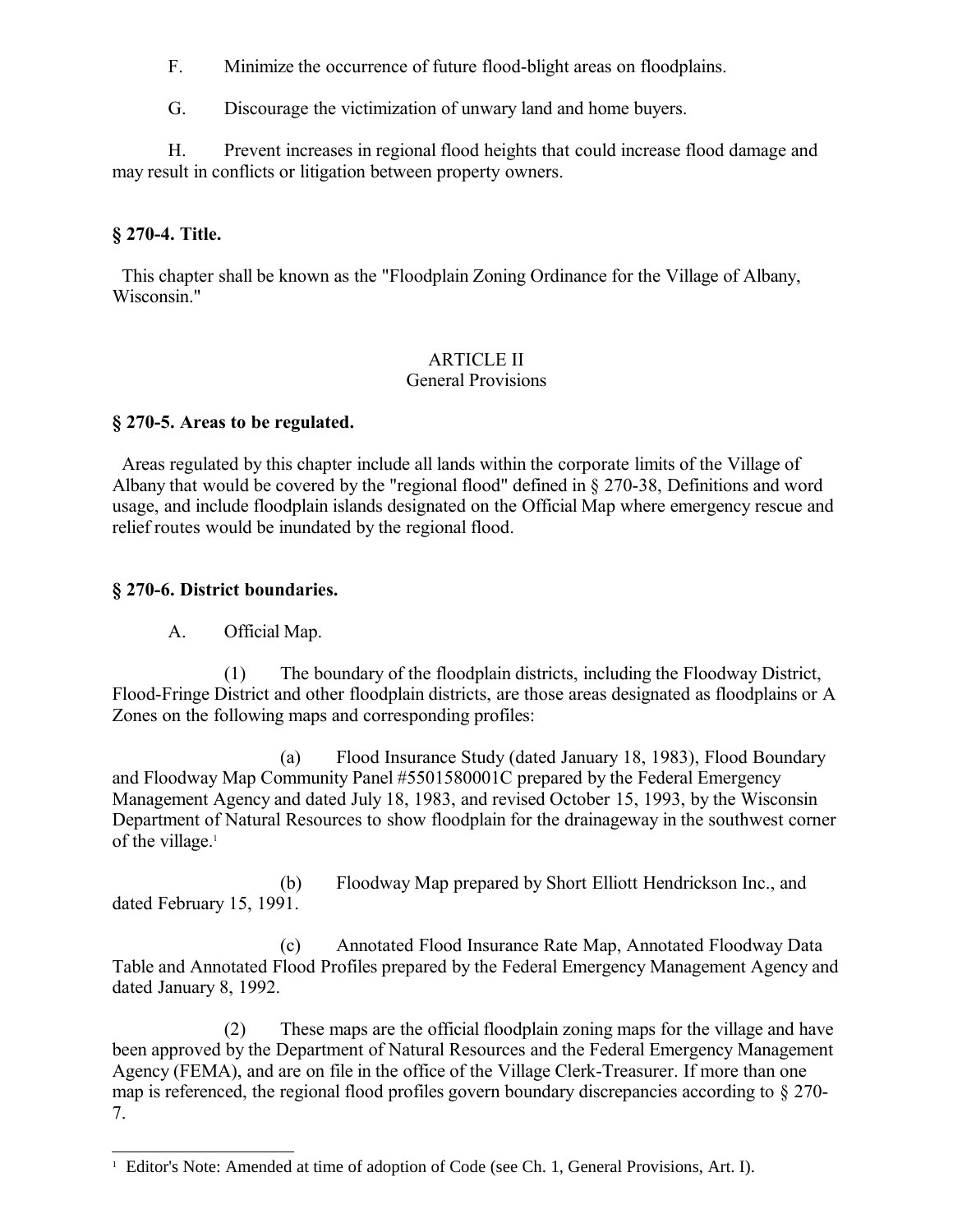B. Districts. The regional floodplain areas within the jurisdiction of this chapter are hereby divided into three districts: the Floodway District (FW), Flood-Fringe District (FF) and General Floodplain District (GFP), defined as follows:

(1) The Floodway District (FW) consists of the channel of a river or stream and those portions of the floodplain adjoining the channel required to carry the regional floodwaters.

(2) The Flood-Fringe District (FF) consists of that portion of the floodplain between the regional flood limits and the floodway.

(3) The General Floodplain District (GFP) consists of all areas which have been or may be covered by floodwater during the regional flood. It includes both the Floodway and Flood-Fringe Districts.

# **§ 270-7. Locating floodplain boundaries.**

A. Where an apparent discrepancy exists between the location of the outermost boundary of the Flood-Fringe District or General Floodplain District shown on the Official Floodplain Zoning Map and actual field conditions, the location of the district boundary line shall be initially determined by the Zoning Administrator using the criteria set forth in Subsection B or C below. Where the Zoning Administrator finds that there is a significant difference between the district boundary shown on the Map and the actual field conditions, the Map shall be amended using the procedures established in Article VIII, Amendments. Disputes between the Zoning Administrator and an applicant on the location of the district boundary line shall be settled according to § 270-31.

B. Where flood profiles exist, the location of the district boundary line shall be determined by the Zoning Administrator using both the scale appearing on the Map and the elevations shown on the water surface profile of the regional flood. Where a discrepancy exists between the Map and actual field conditions, the regional flood elevations shall govern. A map amendment is required where there is a significant discrepancy between the Map and actual field conditions. The Zoning Administrator shall have the authority to grant or deny a land use permit on the basis of a district boundary derived from the elevations shown on the water surface profile of the regional flood, whether or not a map amendment is required. The Zoning Administrator shall be responsible for initiating any map amendments required under this section within a reasonable period of time.

C. Where flood profiles do not exist, the location of the district boundary line shall be determined by the Zoning Administrator using the scale appearing on the Map, visual on-site inspection and any available information provided by the Department. Where there is a significant difference between the district boundary line shown on the Map and actual field conditions, the Map shall be amended. Where a map amendment has been approved by both the Village Board and the Department, the Zoning Administrator shall have the authority to grant or deny a land use permit.

# **§ 270-8. Removal of lands from floodplain.**

 Compliance with the provisions of this chapter shall not be grounds for removing lands from the Floodplain District, unless they are removed by filling to a height of at least two feet above the regional flood elevation, the fill is contiguous to land lying outside the Floodplain District and the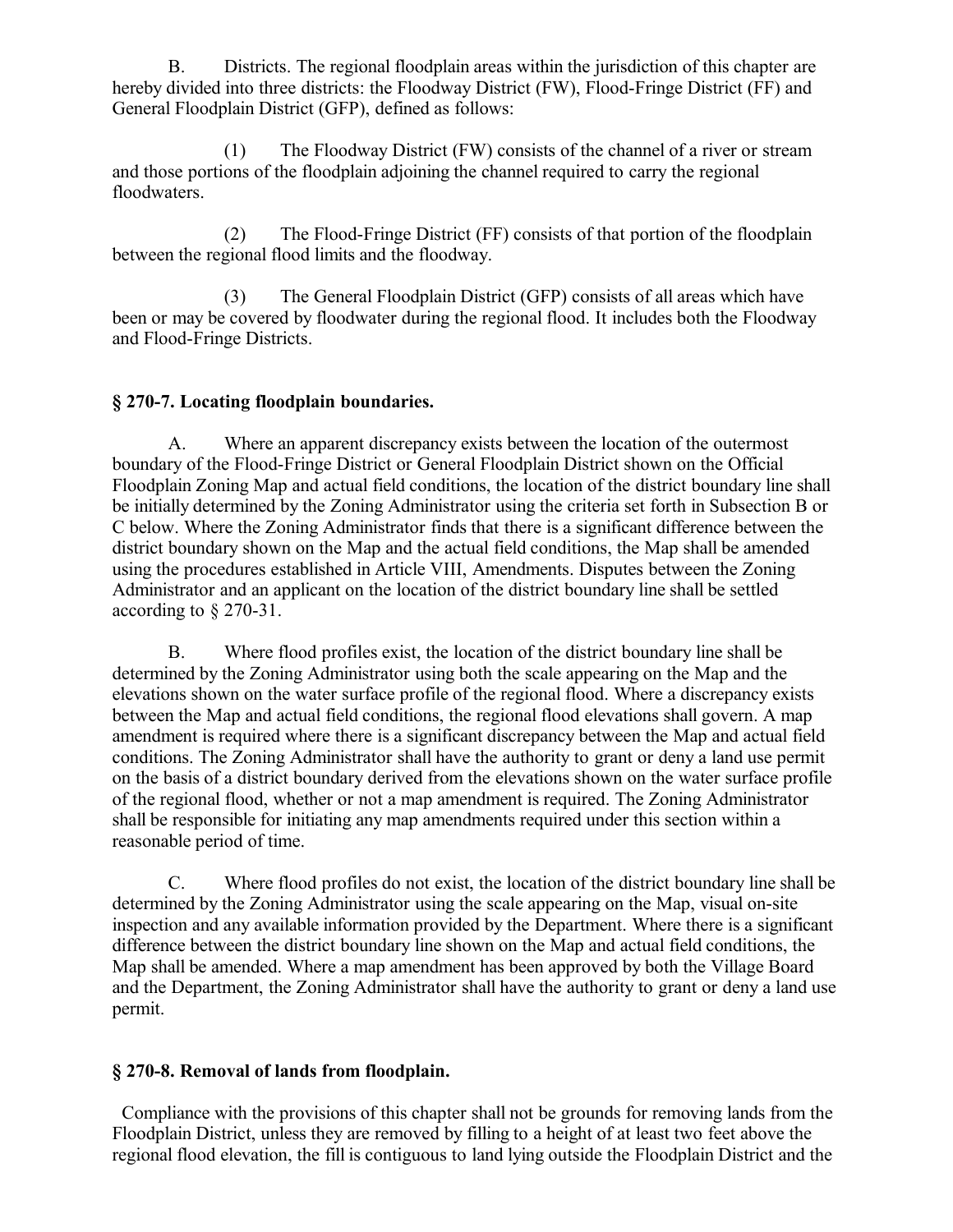Map is amended pursuant to Article VIII, Amendments. To remove the land from flood insurance requirements, FEMA must first revise the Flood Insurance Rate Map or issue a letter of map amendment or revision.

## **§ 270-9. Compliance with chapter.**

A. Compliance. Any use or development within the areas to be regulated by this chapter shall be in compliance with the terms of this chapter and other applicable local, state and federal regulations.

B. Municipalities and state agencies regulated. Unless specifically exempted by law, all cities, villages, towns and counties are required to comply with this chapter and obtain all necessary permits. State agencies are required to comply if W.S.A. s. 13.48(13) applies. The construction, reconstruction, maintenance and repair of state highways and bridges by the Wisconsin Department of Transportation are exempt when W.S.A. s. 30.12(4)(a) applies.

# **§ 270-10. Abrogation and greater restrictions; interpretation of chapte**r.

A. Greater restrictions. This chapter supersedes all the provisions of any municipal zoning ordinance enacted under W.S.A. s. 61.35, 62.23 or 87.30 which relate to floodplains, except that where another municipal zoning ordinance is more restrictive than the provisions contained in this chapter, that ordinance shall continue in full force and effect to the extent of the greater restrictions, but not otherwise.

B. Abrogation. It is not otherwise intended by this chapter to repeal, abrogate or impair any existing easements, covenants or deed restrictions; however, where this chapter imposes greater restrictions, the provisions of this chapter shall prevail.

C. Interpretation. In their interpretation and application, the provisions of this chapter shall be held to minimum requirements liberally construed in favor of the governing body and shall not be deemed a limitation on or repeal of any other powers granted by the Wisconsin Statutes. Where a provision of this chapter is required by a standard in Chapter NR 116, Wisconsin Administrative Code, and where the meaning of the chapter provision is unclear, the provision shall be interpreted in light of the Chapter NR 116 standards in effect on the date of the adoption of this chapter or in effect on the date of the most recent text amendment to this chapter.

# **§ 270-11. Warning and disclaimer of liability.**

 The degree of flood protection intended to be provided by this chapter is considered reasonable for regulatory purposes and is based on engineering experience and scientific methods of study. Larger floods may occur or the flood height may be increased by man-made or natural causes, such as ice jams or bridge openings restricted by debris. This chapter does not imply that areas outside of the delineated floodplain or permitted land uses within the floodplain will be totally free from flooding and associated flood damages. Nor does this chapter create a liability on the part of or a cause of action against the village or any officer or employee thereof for any flood damage that may result from reliance on this chapter.

## **§ 270-12. Annexed areas.**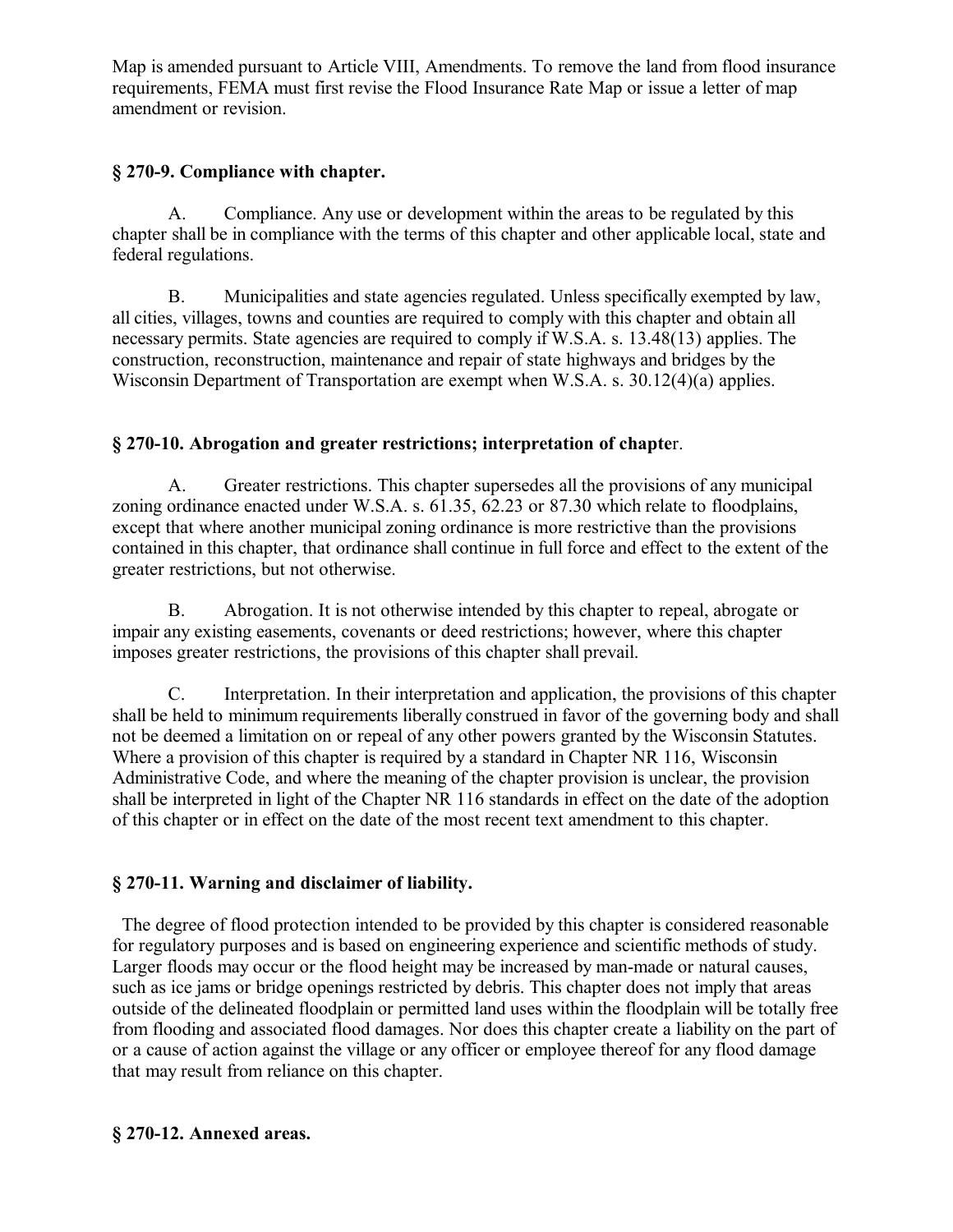The Green County floodplain zoning provisions in effect on the date of annexation shall remain in effect and shall be enforced by the municipality for all areas annexed by the village until the village adopts and enforces an ordinance which meets the requirements of Ch. NR 116, Wis. Adm. Code. These annexed lands are described on the Village's Official Zoning Map. County floodplain zoning provisions are incorporated by reference for the purpose of administering this section and are on file in the office of the Zoning Administrator.

# **§ 270-13. General standards applicable to all floodplain districts.**

A. Hydraulic and hydrologic analysis.

(1) No development, except as provided in Subsection A(2) below, shall be allowed in floodplain areas which will:

(a) Cause an obstruction to flow, defined in § 270-38A as any development which physically blocks the conveyance of floodwaters by itself or in conjunction with future similar development causing an increase in regional flood height; or

(b) Cause an increase in regional flood height due to floodplain storage area lost, which is equal to or exceeding 0.01 foot.

(2) Obstructions or increases equal to or greater than 0.01 foot may only be permitted if amendments are made to this chapter, the Official Floodplain Zoning Maps, including floodway lines and water surface profiles, in accordance with Article VIII, and only if the total cumulative effect of the proposed development will not increase the height of the regional flood more than one foot for the affected hydraulic reach of the stream unless a waiver is secured from FEMA for the one-foot maximum increase.

(3) The Zoning Administrator shall deny permits where it is determined the proposed development will cause an obstruction to flow or increase in regional flood height of 0.01 foot or greater.

B. Watercourse alterations. Prior to any alteration relocation of a watercourse and prior to the issuance of any land use permit which may be required for the alteration or relocation of a watercourse, the Zoning Administrator shall notify, in writing, adjacent municipalities, the appropriate district office of the Department of Natural Resources and the appropriate office of FEMA and shall require the applicant to secure all necessary state and federal permits. The floodcarrying capacity within the altered or relocated portion of any watercourse shall be maintained.

C. W.S.A. chs. 30 and 31, Development. Development which requires a permit from the Department of Natural Resources, under W.S.A. chs. 30 and 31, such as docks, piers, wharves, bridges, culverts, dams and navigational aids, may be allowed, provided that the necessary local permits are obtained and necessary amendments to the official floodway lines, water surface profiles, floodplain zoning maps or this chapter are made according to Article VIII, Amendments.

### ARTICLE III Floodway District (FW)

## **§ 270-14. Applicability.**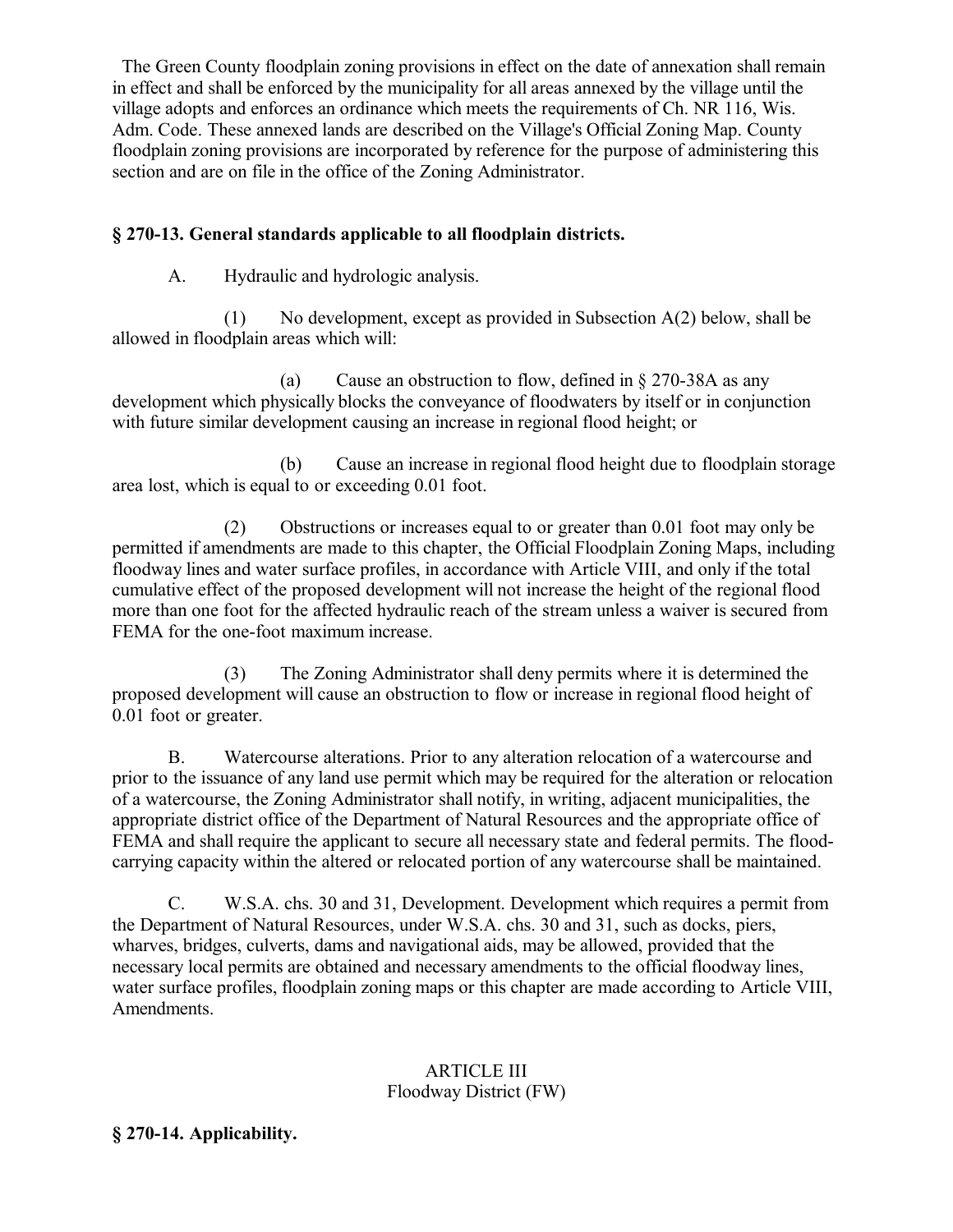The provisions of this article shall apply to all areas within the Floodway District, as shown on the official floodplain zoning portion of the General Floodplain District, as determined pursuant to § 270-24.

## **§ 270-15. Permitted uses.**

 The following open space uses are permitted within the Floodway District and in the floodway portion of the General Floodplain District, provided that they are not prohibited by any other ordinance, that they meet all of the standards contained in § 270-16 and all permits or certificates have been issued according to Article VII, Administration.

A. Agricultural uses, such as general farming, pasturing, outdoor plant nurseries, horticulture, viticulture, truck farming, forestry, sod farming and wild crop harvesting.

B. Nonstructural industrial and commercial uses, such as loading areas, parking areas and airport landing strips.

C. Nonstructural private and public recreational uses, such as golf courses, tennis courts, driving ranges, archery ranges, picnic grounds, boat-launching ramps, swimming areas, parks, wildlife and nature preserves, game farms, fish hatcheries, shooting preserves, target ranges, trap and skeet ranges, hunting and fishing areas and hiking and horseback riding trails, according to § 270-16D.

D. Uses or structures accessory to open space uses, or those classified as historic structures, that are not in conflict with the provisions of §§ 270-16 and 270-17D.

E. Extraction of sand, gravel or other materials pursuant to § 270-16D.

F. Functionally water-dependent uses, such as docks, piers or wharves, including docks, piers or wharves used as part of a marina; and other water-related uses, such as dams, flowage areas, culverts, navigational aids and river crossings of transmission lines and pipelines, according to W.S.A. chs. 30 and 31.

G. Public utilities, streets and bridges, according to § 270-16C.

## **§ 270-16. Standards for development in floodway areas.**

A. General requirements.

- (1) Any development in floodway areas shall:
	- (a) Meet all of the provisions of § 270-13; and
	- (b) Have a low flood damage potential.

(2) Applicants shall provide the following data for the Zoning Administrator to determine the effects of the proposal according to § 270-13A:

(a) A cross-section elevation view of the proposal, perpendicular to the watercourse, indicating whether the proposed development will obstruct flow; or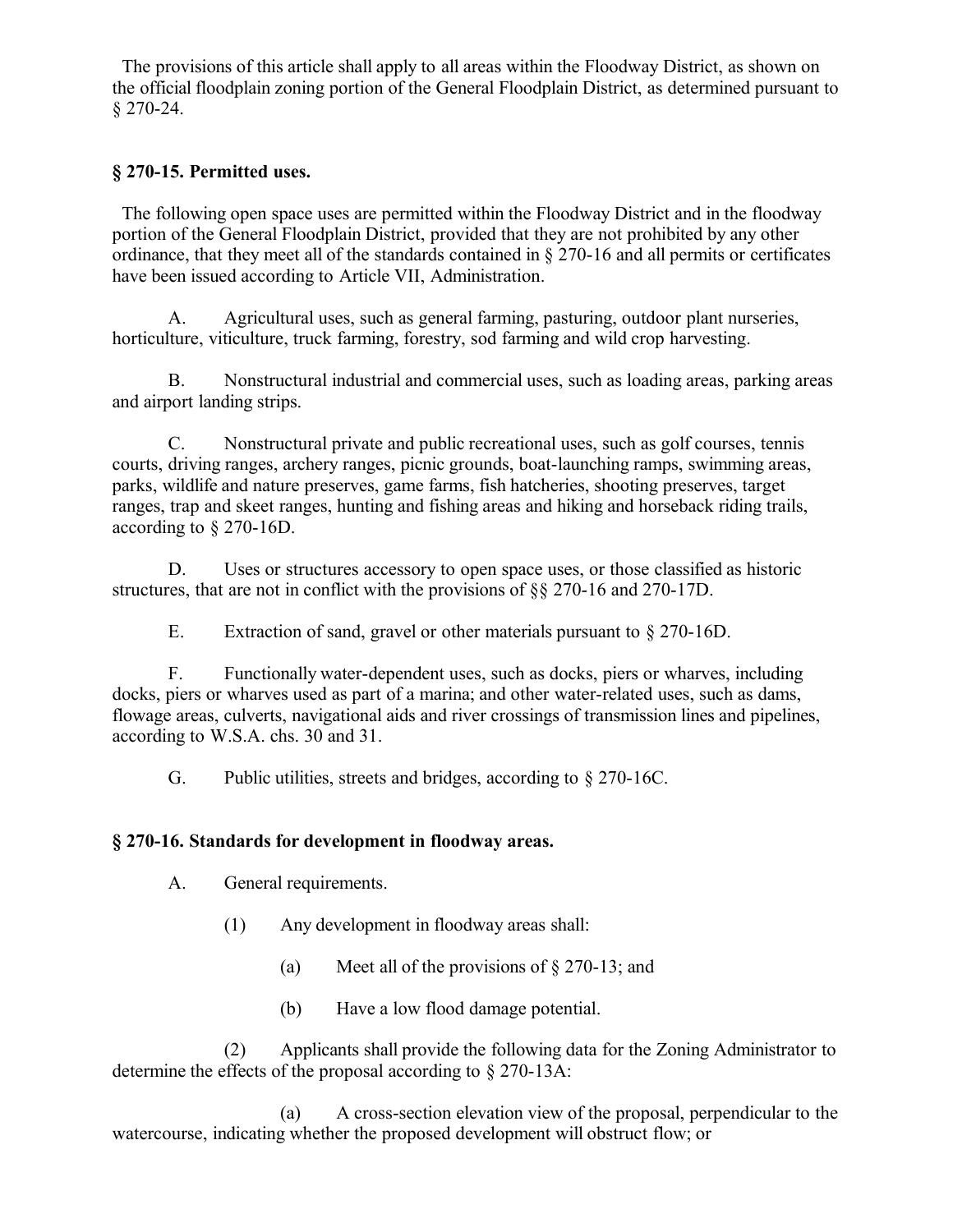(b) An analysis calculating the effects of this proposal on regional flood

height.

(3) The Zoning Administrator shall deny the permit application where there is determined the project will increase flood elevations upstream or downstream 0.01 foot or more, based on the data submitted for Subsection A(2).

B. Structures. In or over floodway areas, only structures which are accessory to permitted open space uses or are essential for historical areas or are functionally dependent on a waterfront location may be allowed by permit, provided that the structures meet all of the following criteria:

(1) The structures are not designed for human habitation or associated with high flood damage potential.

(2) The structures are constructed and placed on the building site so as to cause an increase less than 0.01 foot in flood height and offer minimum obstruction to the flow of floodwaters. Structures shall be constructed with the longitudinal axis parallel to the direction of flow of floodwaters and approximately on the same line as those of adjoining structures.

(3) The structures are firmly anchored to prevent them from floating away and restricting bridge openings or other restricted sections of the stream or river.

(4) The structures have all service facilities, such as electrical and heating equipment, at or above the flood protection elevation for that particular area.

C. Utilities. Public utilities, streets and bridges may be allowed by permit, provided that:

(1) Adequate floodproofing measures are provided to the flood protection elevation.

(2) Construction does not cause an increase in the regional flood height according to § 270-13A, except where the water surface profiles, floodplain zoning maps and this chapter are amended as needed to reflect any changes resulted from such construction.

D. Fills. Fills or deposition of materials may be allowed by permit, provided that:

(1) The requirements of § 270-13A are met.

(2) The fill or deposition of materials does not encroach on the channel area between the ordinary high-water mark on each bank of the stream unless a permit has been granted by the Department of Natural Resources pursuant to W.S.A. ch. 30 and a permit pursuant to Section 404 of the Federal Water Pollution Control Act, Amendments of 1972, 33 U.S.C. 1334, has been issued, if applicable, and the other requirements of this section are met.

(3) The fill or other materials will be protected against erosion by riprap, vegetative cover, sheet piling and/or bulkheading sufficient to prevent erosion.

(4) Such fills are not associated with private or public solid waste disposal.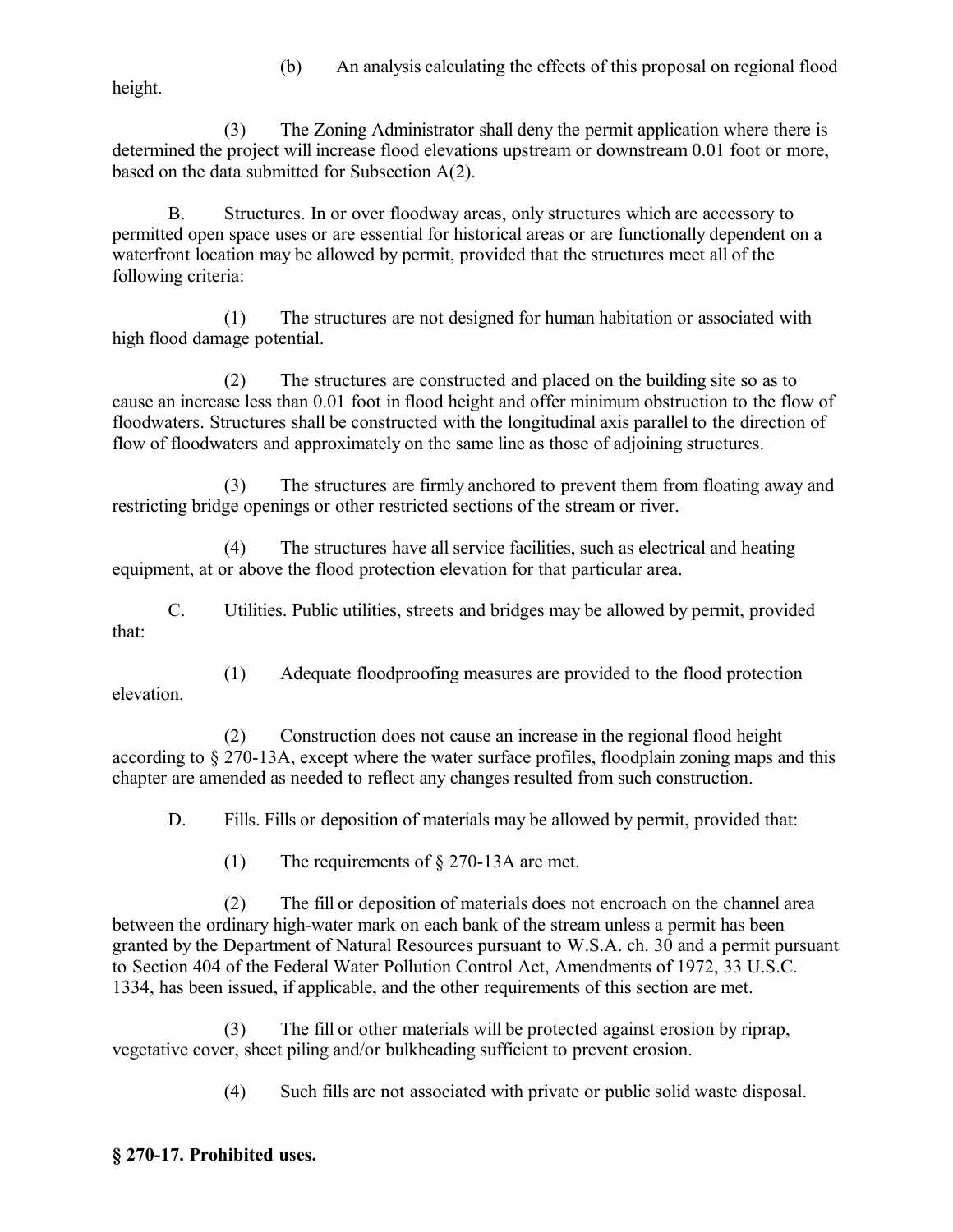All uses not listed as permitted uses in § 270-15 are prohibited within the Floodway District and in the floodway portion of the General Floodplain District, including the following uses, which are always prohibited in the floodway:

A. Structures in, on or over floodway areas which are designed for human habitation, associated with high flood damage potential or not associated with permanent open-space uses.

B. Storage of any materials that are capable of floating, flammable, explosive or injurious to property water quality or human, animal, plant, fish or other aquatic life.

C. Any uses which are not in harmony with or which may be detrimental to the uses permitted in the adjoining districts.

D. Any private or public sewage systems, except portable latrines that are removed prior to flooding, and systems associated with recreational areas and Department-approved campgrounds that meet the applicable provisions of local ordinances and Chapter ILHR 83, Wisconsin Administrative Code.

E. Any public or private wells which are used to obtain water for ultimate human consumption, except those for recreational areas that meet the requirements of local ordinances and Chapters NR 111 and NR 112, Wis. Adm. Code.

F. Any solid and hazardous waste disposal sites, whether public or private.

G. Any wastewater treatment ponds or facilities except those permitted under Sec. NR 110.15(3)(b), Wis. Adm. Code.

H. Any sanitary sewer or water supply lines except those to service existing or proposed development outside the floodway which complies with the regulations for the floodplain area occupied.

#### ARTICLE IV Flood-Fringe District (FF)

## **§ 270-18. Applicability.**

 The provisions of this article shall apply to all areas within the Flood-Fringe District, as shown on the Official Floodplain Zoning Maps, and to those portions of the General Floodplain District that are determined to be in the flood-fringe area pursuant to § 270-32.

## **§ 270-19. Permitted uses.**

 Any structures, land use or development, including accessory structures and uses, are allowed within the Flood-Fringe District and flood-fringe portions of the General Floodplain District, provided that the standards contained in § 270-20 are met, that the use is not prohibited by this chapter or any other ordinance or any other local, state or federal regulation and that all permits or certificates required by Article VII, Administration, have been issued.

#### **§ 270-20. Standards for developments in flood-fringe areas.**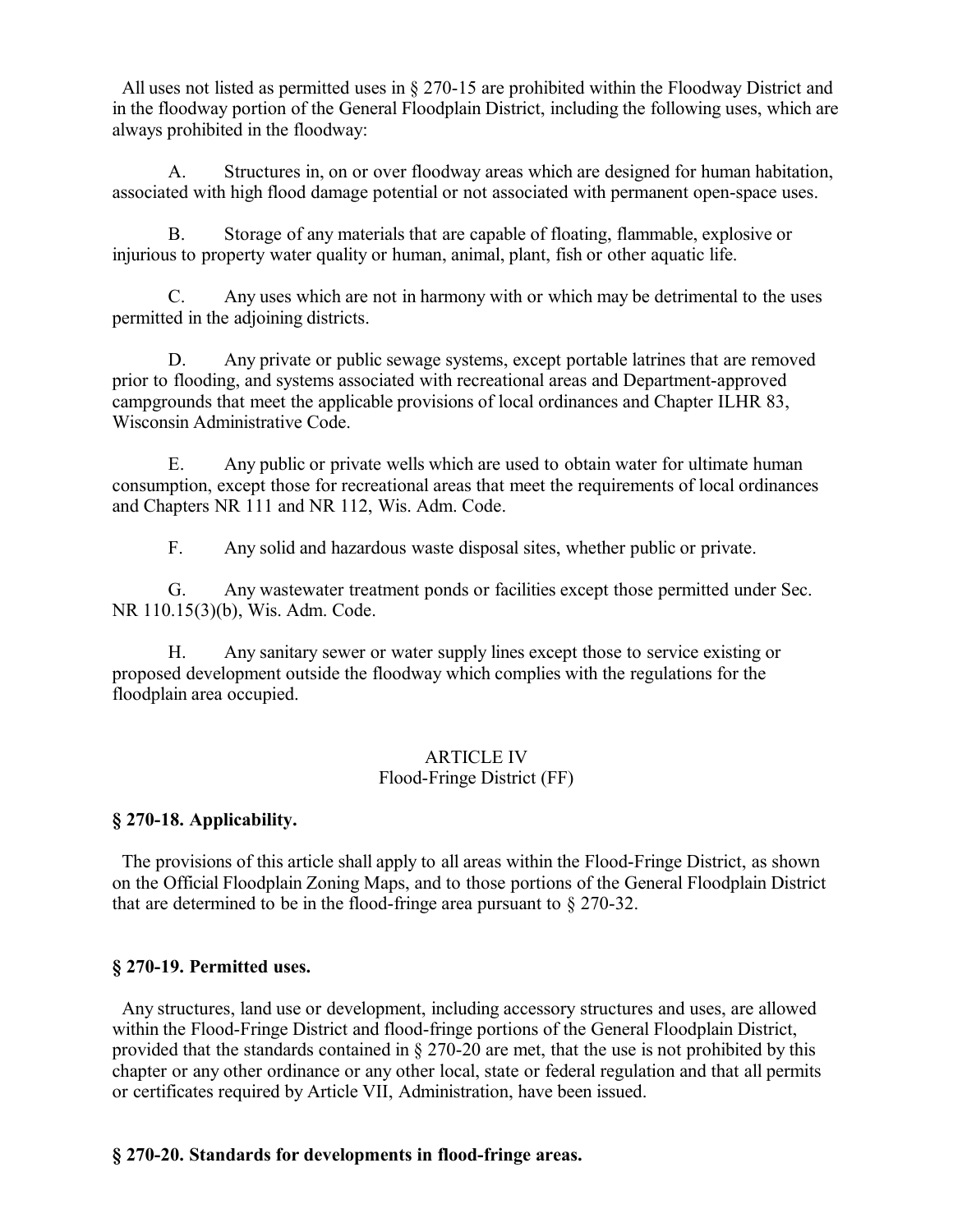A. Standards. All of the provisions of § 270-13 shall apply in addition to the following requirements of this section, according to the use requested.

B. Residential uses. Any structure or building used for human habitation, including mobile/manufactured homes, which is to be erected, constructed, reconstructed, altered or moved into the flood-fringe area shall meet or exceed the following standards:

(1) The elevation of the lowest flood excluding the basement or crawlway shall be at or above the flood protection elevation (which is a point two feet above the regional flood elevation) except where Subsection B(2) below is applicable. The fill elevation shall be one foot or more above the regional flood elevation extending at least 15 feet beyond the limits of the structure. The Department may authorize other floodproofing measures where existing streets or sewer lines are at elevations which make compliance impractical, provided that the Zoning Board of Appeals grants a variance due to dimensional restrictions.

(2) The basement or crawlway floor may be placed at the regional flood elevation, provided that it is floodproofed to the flood protection elevation. No permit or variance shall allow any floor, basement or crawlway below the regional flood elevation.

(3) Contiguous dryland access, defined in § 270-38A, as a vehicle access route above regional flood elevation shall be provided from a structure or building to land which is outside of the floodplain, except as provided in Subsection B(4) below.

(4) In existing developments where existing streets or sewer lines are at elevations which make compliance with Subsection B(3) impractical, the village may permit new development and substantial improvements where access roads are at or below the regional flood elevation, provided that:

(a) The village has written assurance from the appropriate local units of police, fire and emergency services that rescue and relief will be provided to the structure(s) by wheeled vehicles, considering the anticipated depth, duration and velocity of the regional flood event; or

(b) The village has an adequate natural disaster plan concurred with the Division of Emergency Government and approved by the Department.

C. Accessory structures or uses. An accessory structure or use (not connected to a principal structure, including nonresidential agricultural structures) shall meet all the applicable provisions of §§ 270-16A, B and D and 270-17. A lesser degree of protection, compatible with these criteria and the criteria in Subsections D and F, may be permissible for an accessory structure or use, provided that the site is not inundated to a depth greater than two feet or subjected to flood velocities greater than two feet per second upon the occurrence of the regional flood.

D. Commercial uses. Any commercial structure or building which is to be erected, constructed, reconstructed, altered or moved into the flood-fringe area shall meet the requirements of Subsection B above. Storage yards, parking lots and other accessory land uses may be at lower elevations, subject to the requirements of Subsection F. However, no such area in general use by the public shall be inundated to a depth greater than two feet or subjected to flood velocities greater than two feet per second upon the occurrence of the regional flood. Inundation of such yards or parking areas exceeding two feet may be allowed, provided that an adequate warning system exists to protect life and property.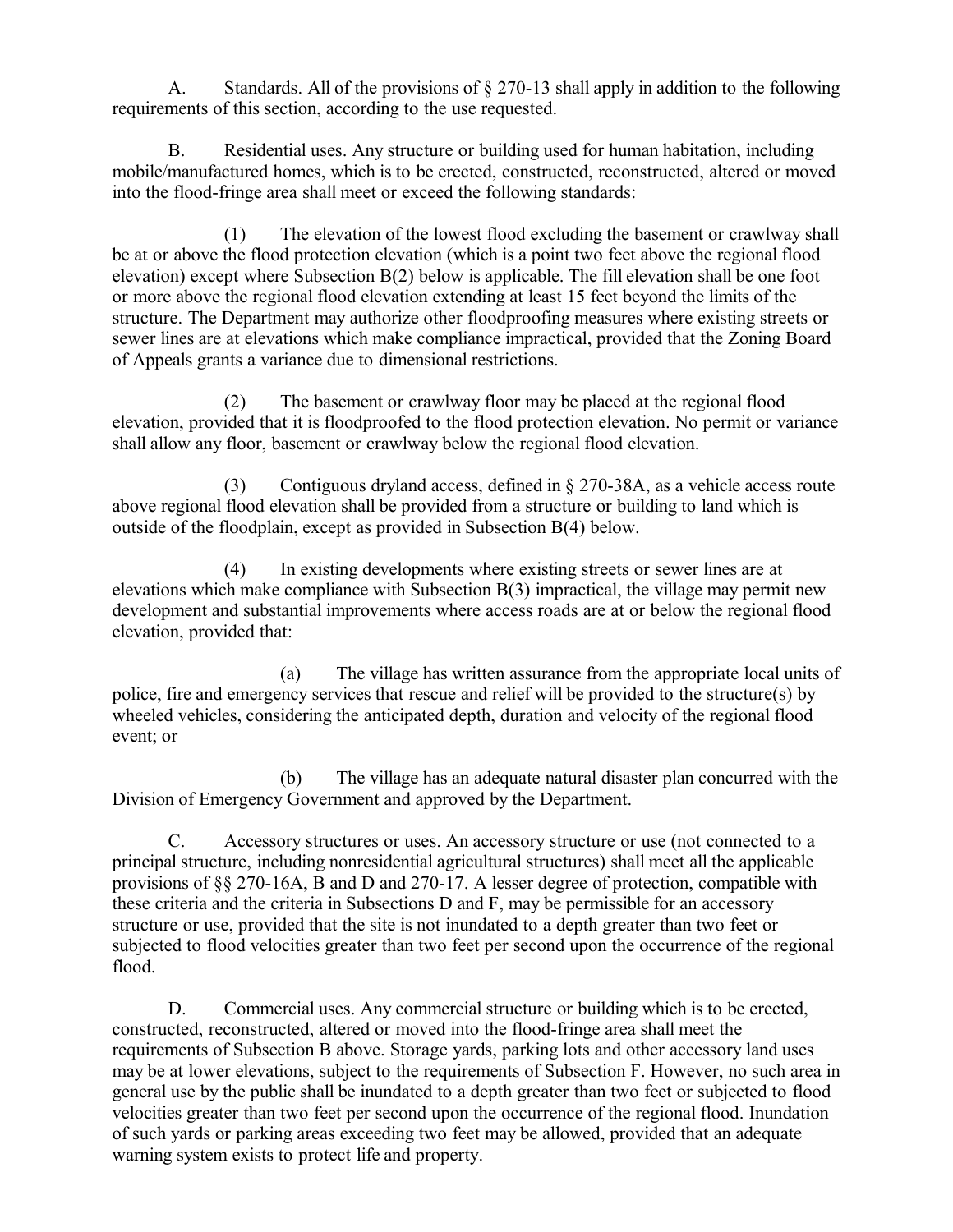E. Manufacturing and industrial uses. Any manufacturing or industrial structure or building which is to be erected, constructed, reconstructed, altered or moved into the flood-fringe area shall be protected to the flood protection elevation utilizing fill, levees, floodwalls, adequate floodproofing measures in accordance with § 270-33, or any combination thereof. On streams or rivers having prolonged flood durations, greater protection may be required to minimize interference with normal plant operations. A lesser degree of protection, compatible with the criteria in Subsections D and F, may be permissible for storage yards, parking lots and accessory structures or uses.

F. Storage materials. The storage of materials that are buoyant, flammable, explosive or which, in times of flooding, could be injurious to property, water quality or human, animal, fish, plant or aquatic life shall be at or above the flood protection elevation for the particular area or floodproofed in compliance with § 270-33. Adequate measures shall be taken to assure that said materials will not enter the river or stream during flooding.

G. Public utilities, streets and bridges. All utilities, streets and bridges should be designed to be compatible with the local comprehensive floodplain development plans.

(1) When failure or interruption of public utilities, streets and bridges would result in danger to the public health or safety or where such facilities are essential to the orderly functioning of the area, construction of and substantial improvements to such facilities may only be permitted if they are floodproofed in compliance with § 270-33 to the flood protection elevation.

(2) Minor or auxiliary roads or nonessential utilities may be constructed at lower elevations, provided that they withstand flood forces to the regional flood elevation.

H. Sewage systems. All on-site sewage disposal systems shall be floodproofed to the flood protection elevation and shall meet the applicable provisions of all local ordinances and Chapter ILHR 83, Wisconsin Administrative Code.

I. Wells. All public or private wells shall be floodproofed to the flood protection elevation, pursuant to § 270-33, and shall meet the applicable provisions of Chapters NR 111 and NR 112, Wis. Adm. Code.

J. Solid waste disposal sites. All solid or hazardous waste disposal sites, whether public or private, are prohibited in flood-fringe areas.

K. Deposition of materials. Any materials deposited for any purpose may only be allowed if all the provisions of this chapter are met.

L. Mobile homes and manufactured homes.

(1) Owners or operators of all mobile/manufactured home parks and subdivisions located in the regional floodplain shall provide for adequate surface drainage to minimize flood damage and prepare, secure approval and file an evacuation plan, indicating vehicular access and escape routes, with the appropriate local emergency management authorities.

(2) In existing mobile home parks, all new homes with new pads, replacement units on existing pads and substantially improved mobile/manufactured homes and recreational vehicles that remain on-site in excess of 180 days or are unlicensed or not ready for highway use and which are placed or improved on a site located in the regional floodplain shall: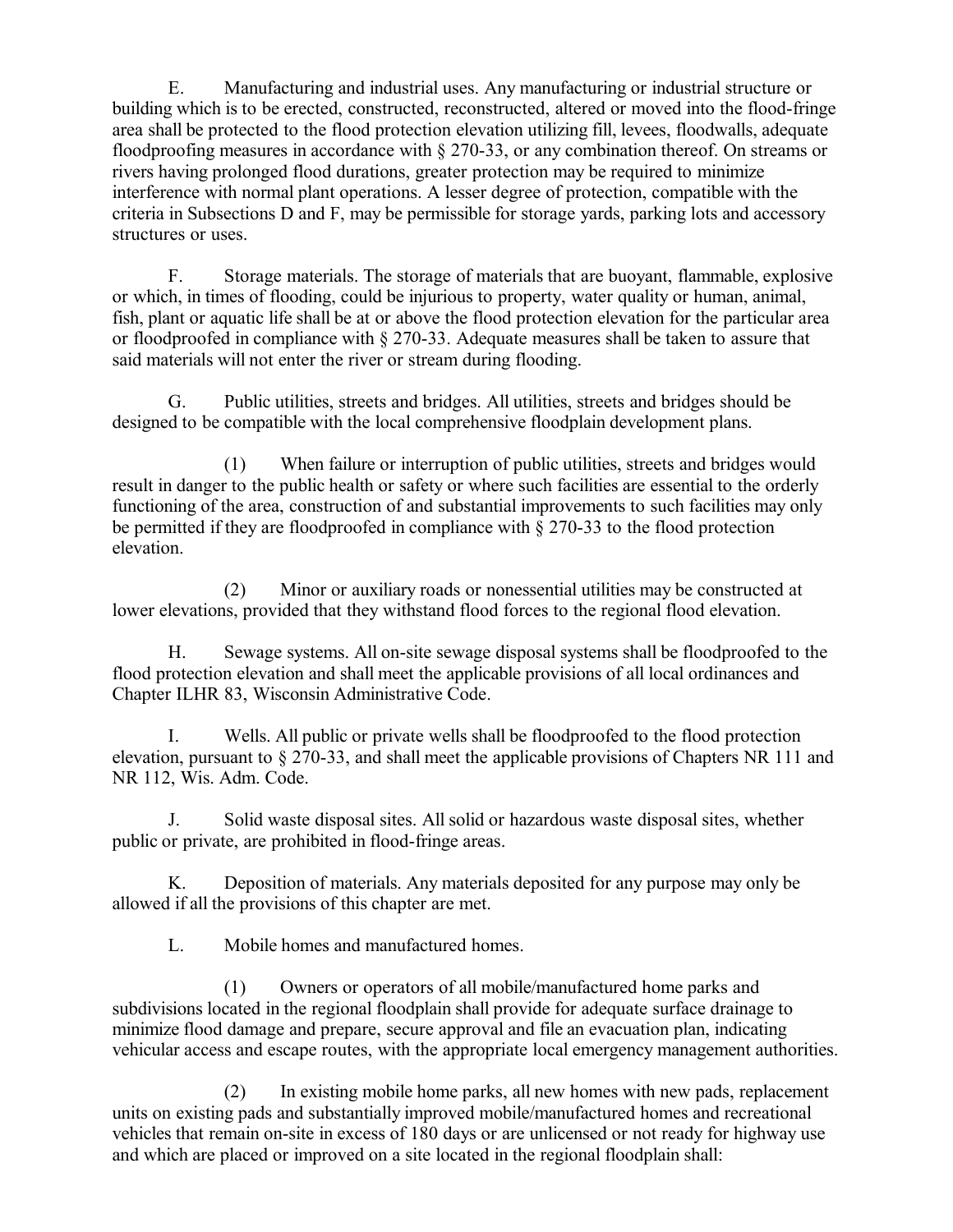- (a) Have the lowest floor elevated to the regional flood elevation; and
- (b) Be anchored so they do not float, collapse or move laterally during

a flood.

(3) For mobile/manufactured homes outside of existing mobile home parks (including new mobile home parks and all single units outside of existing parks), all new, replacement and substantially improved mobile/manufactured homes and recreational vehicles that remain on-site more than 180 days, which are unlicensed or are not ready for highway use, shall meet the residential development standards for the flood-fringe in Subsection B.

#### ARTICLE V General Floodplain District (GFP)

#### **§ 270-21. Applicability.**

 The provisions for this district shall apply to all floodplains in the village for which "regional flood" data, as defined in the § 270-38A, is not available, or where regional flood data is available but floodways have not been delineated. As adequate regional flood data becomes available and floodways are delineated for portions of this district, such portions shall be placed in the Flood-Fringe or Floodway District, as appropriate.

#### **§ 270-22. Permitted uses.**

 The General Floodplain District encompasses both floodway and flood-fringe areas. Therefore, a determination shall be made pursuant to § 270-24 to determine whether the proposed use is located within a floodway or flood-fringe area. Those uses permitted in floodways and floodfringe areas are allowed within the General Floodplain District according to the standards of § 270-23, and provided that all permits or certificates required under § 270-29 have been issued.

### **§ 270-23. Standards for development in General Floodplain District.**

 Once it is determined according to § 270-24 that a proposed use is located within a floodway, the provisions of Article III, Floowdway District, shall apply. Once determined that the proposed use is located within the flood-fringe, the provisions of Article IV, Flood-Fringe District, shall apply. All provisions of the remainder of this chapter apply to either district.

#### **§ 270-24. Determining floodway and flood-fringe limits.**

 Upon receiving an application for development within the General Floodplain District, the Zoning Administrator shall:

A. Require the applicant to submit, at the time of application, two copies of an aerial photograph or a plan which accurately locates the proposed development with respect to the General Floodplain District limits, channel of stream, existing floodplain developments, together with all pertinent information, such as the nature of the proposal, legal description of the property, fill limits and elevations, building elevations and floodproofing measures.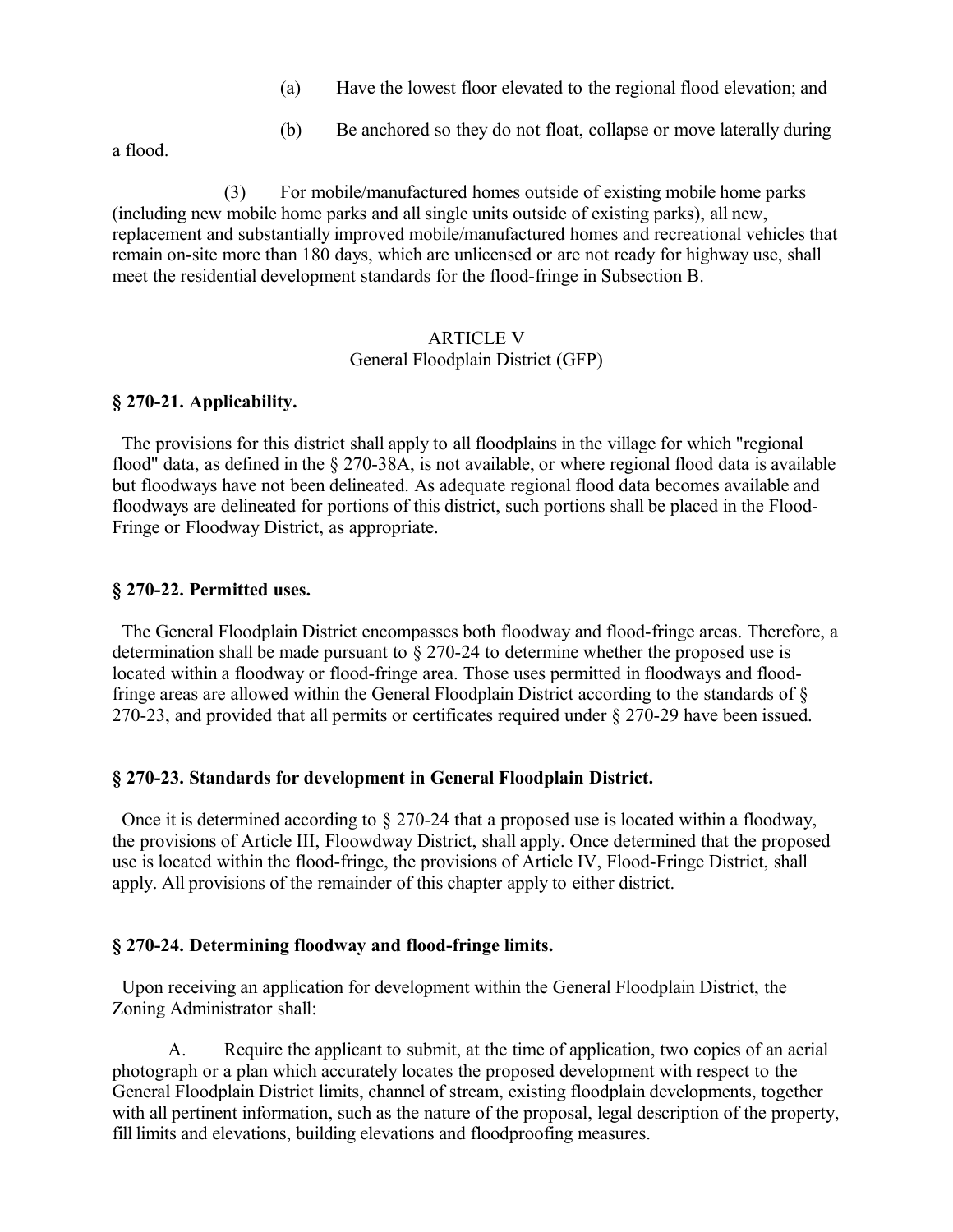B. Require the applicant to furnish any of the following additional information as is deemed necessary by the Department for evaluation of the effects of the proposal upon flood height and flood flows, the regional flood elevation and, where applicable, to determine the boundaries of the floodway:

(1) A typical valley cross-section showing the channel of the stream, the floodplain adjoining each side of the channel, the cross-sectional area to be occupied by the proposed development and all historic high-water information.

(2) Plan (surface view) showing: elevations or contours of the ground; pertinent structure, fill or storage elevations; size, location and spatial arrangement of all proposed and existing structures on the site; location and elevations of streets, water supply and sanitary facilities; soil types and other pertinent information.

stream.

(3) Profile showing the slope of the bottom of the channel or flow line of the

(4) Specifications for building construction and materials, floodproofing, filling, dredging, channel improvement, storage of materials, water supply and sanitary facilities.

C. Transmit one copy of the information described in Subsections A and B to the Department district office along with a written request for technical assistance to establish regional flood elevations and, where applicable, floodway data. Where the provisions of § 270- 29A(3) apply, the applicant shall provide all required information and computations to delineate floodway boundaries and the effects of the project on flood elevations.

# ARTICLE VI

# Nonconforming Uses

# **§ 270-25. Applicability; continuance of nonconforming structures.**

 Insofar as the standards in this article are not inconsistent with the provisions of W.S.A. s.  $62.23(7)$ (h), they shall apply to all nonconforming structures and nonconforming uses. These regulations apply to the modification of, or addition to, any structure and to the use of any structure or premises which was lawful before passage of this chapter, or any amendment thereto. The existing lawful use of a structure or building or its accessory use which is not in conformity from the provisions of this chapter may be continued subject to the following conditions:

A. No modifications or additions to a nonconforming use shall be permitted unless they are made in conformity with the provisions of this chapter for the area of floodplain occupied. The words "modification" and "addition" shall include, but not be limited to, any alteration, addition, modification, structural repair, rebuilding or replacement of any such existing use, structure or accessory structure or use. Ordinary maintenance repairs are not considered modifications or additions; these include internal and external painting, decorating, paneling and the replacement of doors, windows and other nonstructural components and the maintenance, repair or replacement of existing private sewage or water supply systems or connections to public utilities.

B. If a nonconforming use or the use of a nonconforming structure is discontinued for 12 consecutive months, it is no longer permitted, and any future use of the property and any structure or building thereon shall be made to conform to the applicable requirements of this chapter.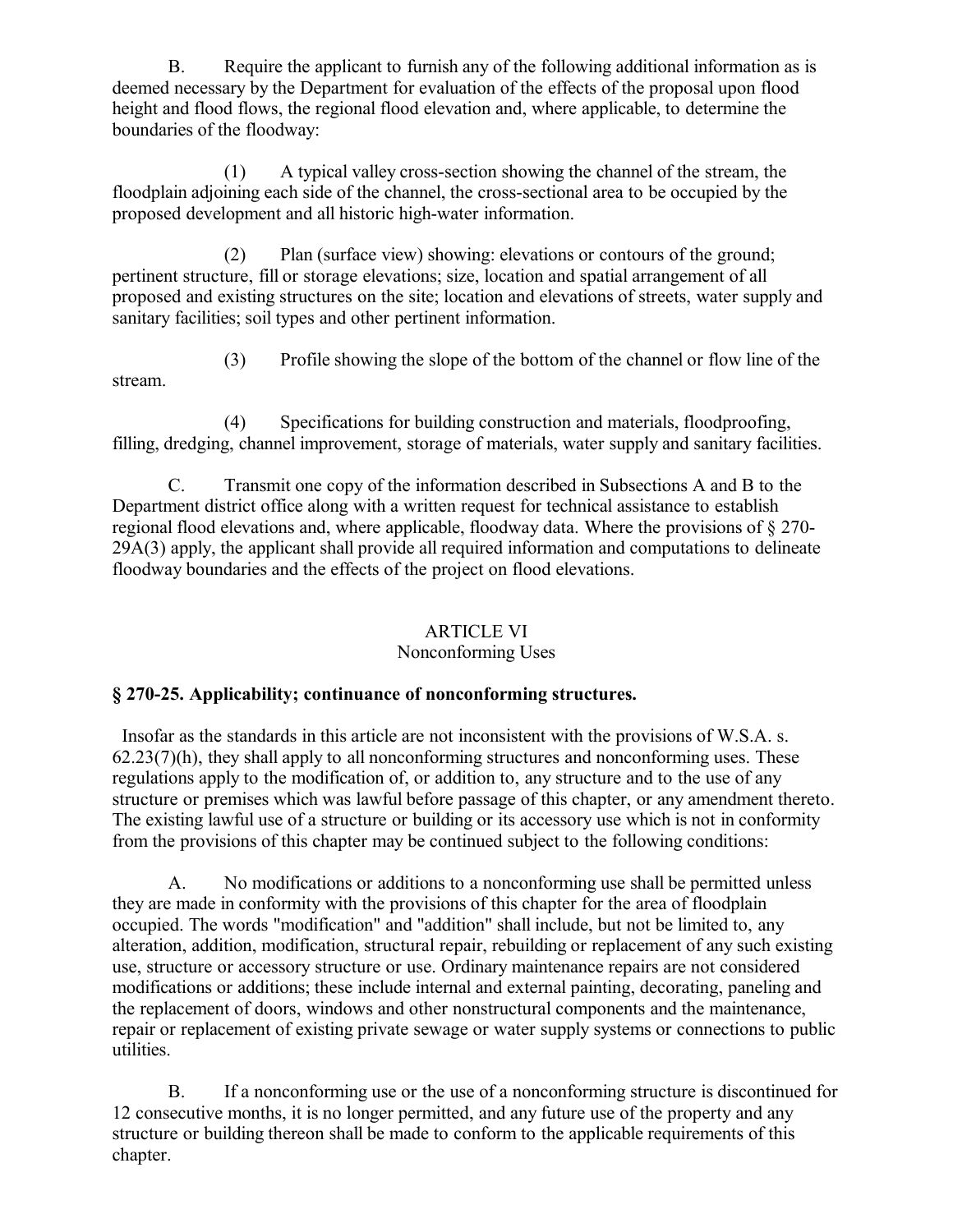C. As requests are received by the municipality for modifications or additions to nonconforming uses or nonconforming structures in the floodway, a record shall be kept which lists the nonconforming uses and nonconforming structures, their present equalized assessed value and the cost of those additions or modifications which have been permitted.

D. No modification or addition to any nonconforming structure or any structure with a nonconforming use, which over the life of the structure would exceed 50% of its present equalized assessed value, shall be allowed unless the entire structure is permanently changed to a conforming structure with a conforming use in compliance with the applicable requirements of this chapter. Contiguous dry land access must be provided in compliance with § 270-20B.

E. If any nonconforming structure or any structure with a nonconforming use is destroyed or is so badly damaged that it cannot be practically restored, it cannot be replaced, reconstructed or rebuilt unless the use and the structure meet the requirements of this chapter. For the purpose of this subsection, restoration is deemed impractical where the total cost of such restoration would exceed 50% of the present equalized assessed value of the structure.

# **§ 270-26. Floodway areas.**

A. Modifications or additions.

(1) No modifications or additions shall be allowed to any nonconforming structure or any structure with a nonconforming use in a floodway area, unless such modification or addition:

(a) Has been granted a permit or variance which meets the floodway requirements of this chapter;

- (b) Meets the requirements of § 270-25; and
- (c) Will not increase the obstruction to flood flows or regional flood

height.

(2) Any addition to the existing structure shall be floodproofed, pursuant to  $\S$ 270-33, by means other than the use of fill, to the flood protection elevation.

B. No new on-site sewage disposal system, or addition to an existing on-site sewage disposal system, except where an addition has been ordered by a government agency to correct a hazard to public health, shall be allowed in a floodway area. Any replacement, repair or maintenance of an existing on-site sewage disposal system in a floodway area shall meet the applicable provisions of local ordinances and Chapter ILHR 83, Wis. Adm. Code.

C. No new well or modification to an existing well, used to obtain water for ultimate human consumption, or modifications to an existing well shall be allowed in a floodway area. Any replacement, repair or maintenance of an existing well in a floodway area shall meet the applicable provisions of all municipal ordinances and Chapters NR 111 and NR 112, Wis. Adm. Code.

## **§ 270-27. Flood-fringe areas.**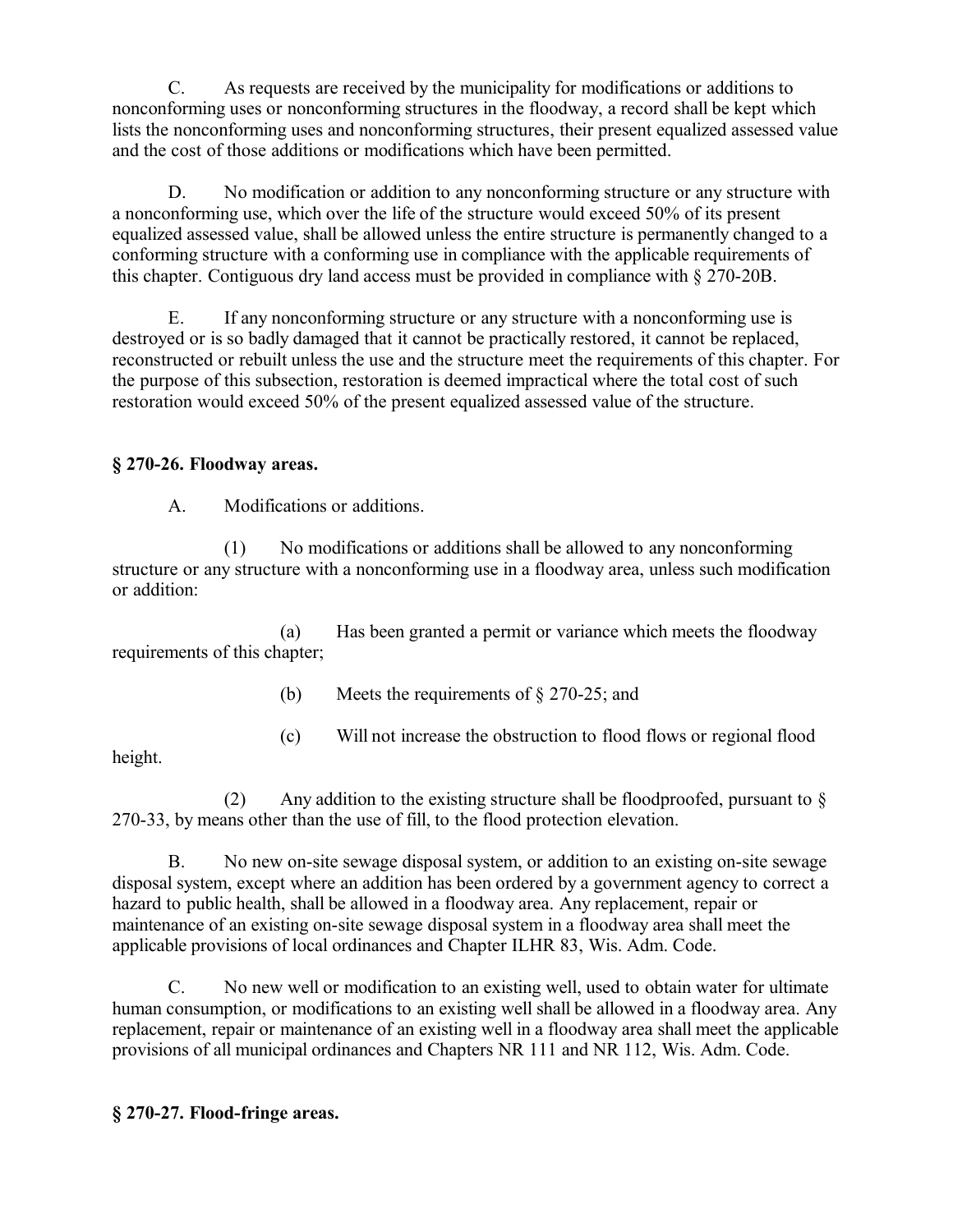A. No modification or addition shall be allowed to any nonconforming structure or any structure with a nonconforming use in the flood-fringe area unless such modification or addition has been granted a permit or variance by the village. In addition, the modification or addition shall be placed on fill or floodproofed to the flood protection elevation in compliance with the applicable regulations for that particular use in § 270-20, except where Subsection B is applicable.

B. Where compliance with the provisions of Subsection A above would result in unnecessary hardship and only where the structure will not be either used for human habitation or be associated with a high flood damage potential, the Zoning Board of Appeals, using the procedure in § 270-31, may grant a variance from those provisions of Subsection A for modifications or additions, using the criteria listed below. Modifications or additions which are protected to elevations lower than the flood protection elevation may be permitted if:

(1) No floor is allowed below the regional flood elevation for residential or commercial structures.

- (2) Human lives are not endangered.
- (3) Public facilities, such as water or sewer, will not be installed.
- (4) Flood depths will not exceed two feet.
- (5) Flood velocities will not exceed two feet per second.
- (6) The structure will not be used for storage of materials described in § 270-

20F.

C. If neither the provisions of Subsections A nor B above can be met, an addition to an existing room in a nonconforming building or a building with a nonconforming use may be allowed in the flood-fringe on a one-time basis only, if the addition:

(1) Meets all other regulations and will not be granted by permit or variance;

(2) Does not exceed existing (60) square feet in area; and

(3) In combination with other previous modifications or additions to the building, does not exceed 50% of the present equalized assessed value of the building.

D. All new private sewage disposal systems, or addition to, replacement, repair or maintenance of a private sewage disposal system, shall meet all the applicable provisions of all local ordinances and Chapter ILHR 83, Wis. Adm. Code.

E. All new wells, or addition to, replacement, repair or maintenance of a well, shall meet the applicable provisions of this chapter and Chapters NR 111 and NR 112, Wis. Adm. Code.

# ARTICLE VII

## Administration

[NOTE: This article provides for the appointment of appropriate boards and staff and the development of necessary policies and procedures to administer this chapter in accordance with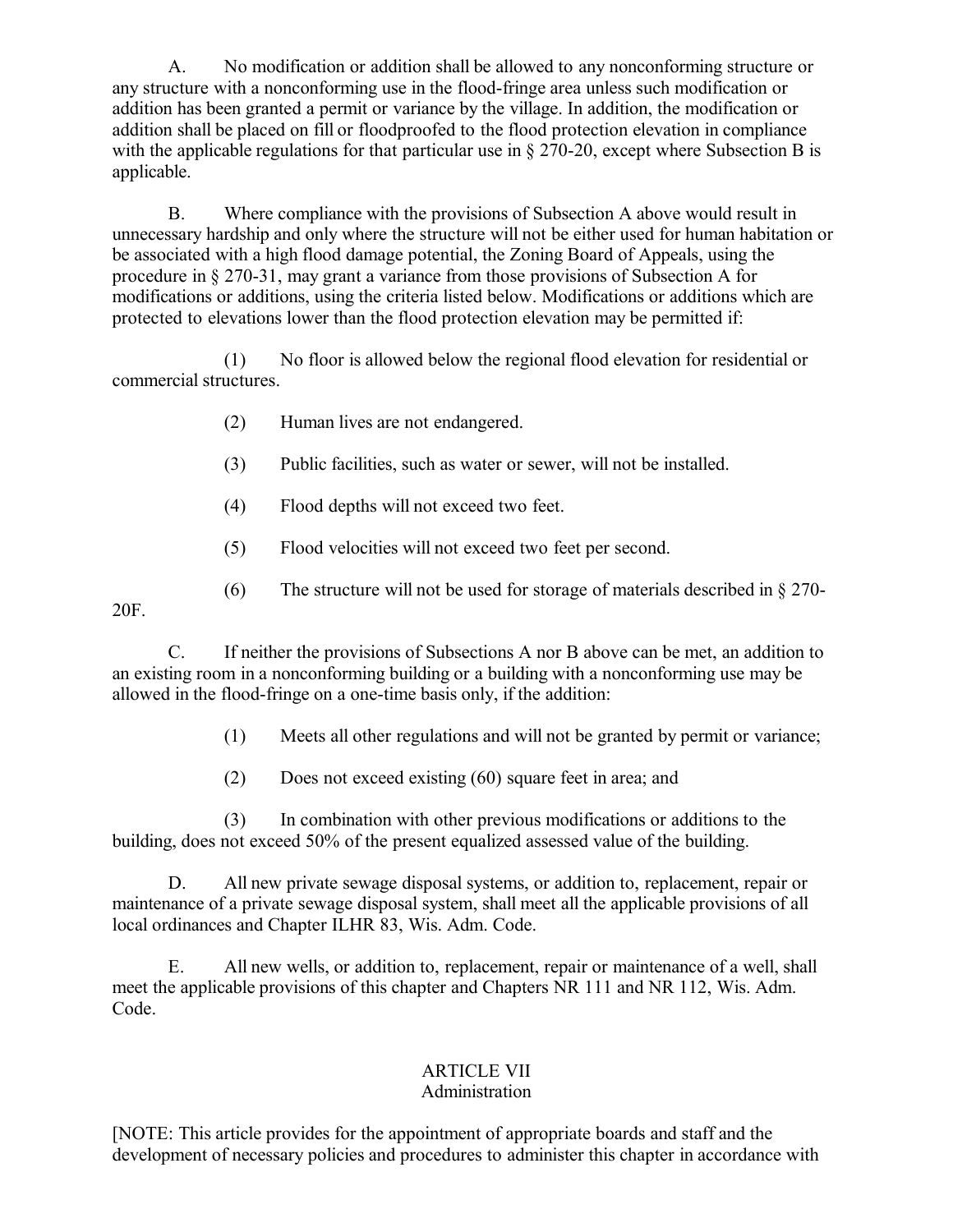this article. Where a Zoning Administrator, planning agency or Zoning Board of Appeals has already been appointed to administer to a zoning ordinance adopted under W.S.A. s. 62.23(7), these officials shall also administer this chapter.]

## **§ 270-28. Zoning Administrator.**

 The Village Zoning Administrator is hereby authorized to administer the provisions of this chapter. The Zoning Administrator shall have the following duties and powers:

A. Advise applicants of the provisions of this chapter, assist them in preparing permit applications and appeals and assure that the regional flood elevation for the development is shown on all permit applications.

B. Issue permits and inspect properties for compliance with this chapter and issue certificates of compliance where appropriate.

C. Keep records of all official actions such as:

- (1) All permits issued.
- (2) Inspections made.
- (3) Work approved.

(4) Documentation of certified lowest floor and regional flood elevations for floodplain development.

(5) Records of water surface profiles, floodplain zoning maps and ordinances, nonconforming uses and structures, including changes, appeals, variances and amendments.

D. Submit copies of the following items to the Department district office:

(1) Within 10 days of the decision, a copy of any decisions on variances, appeals for map or text interpretations and map or text amendments.

(2) Copies of any case-by-case analyses and any other information required by the Department, including an annual summary of the number and types of floodplain zoning actions taken.

E. Investigate, prepare reports and report violations of this chapter to the appropriate village committee and to the Municipal Attorney for prosecution. Copies of the violation reports shall also be sent to the appropriate district office of the Department of Natural Resources.

F. Submit copies of map and text amendments and biennial reports to the Regional Office of FEMA.

## **§ 270-29. Administrative procedures.**

A. Land use permit. A land use permit shall be obtained from the Zoning Administrator before any new "development," as defined in § 270-38A, or any change in the use of an existing building or structure, including sewage disposal systems and water supply facilities,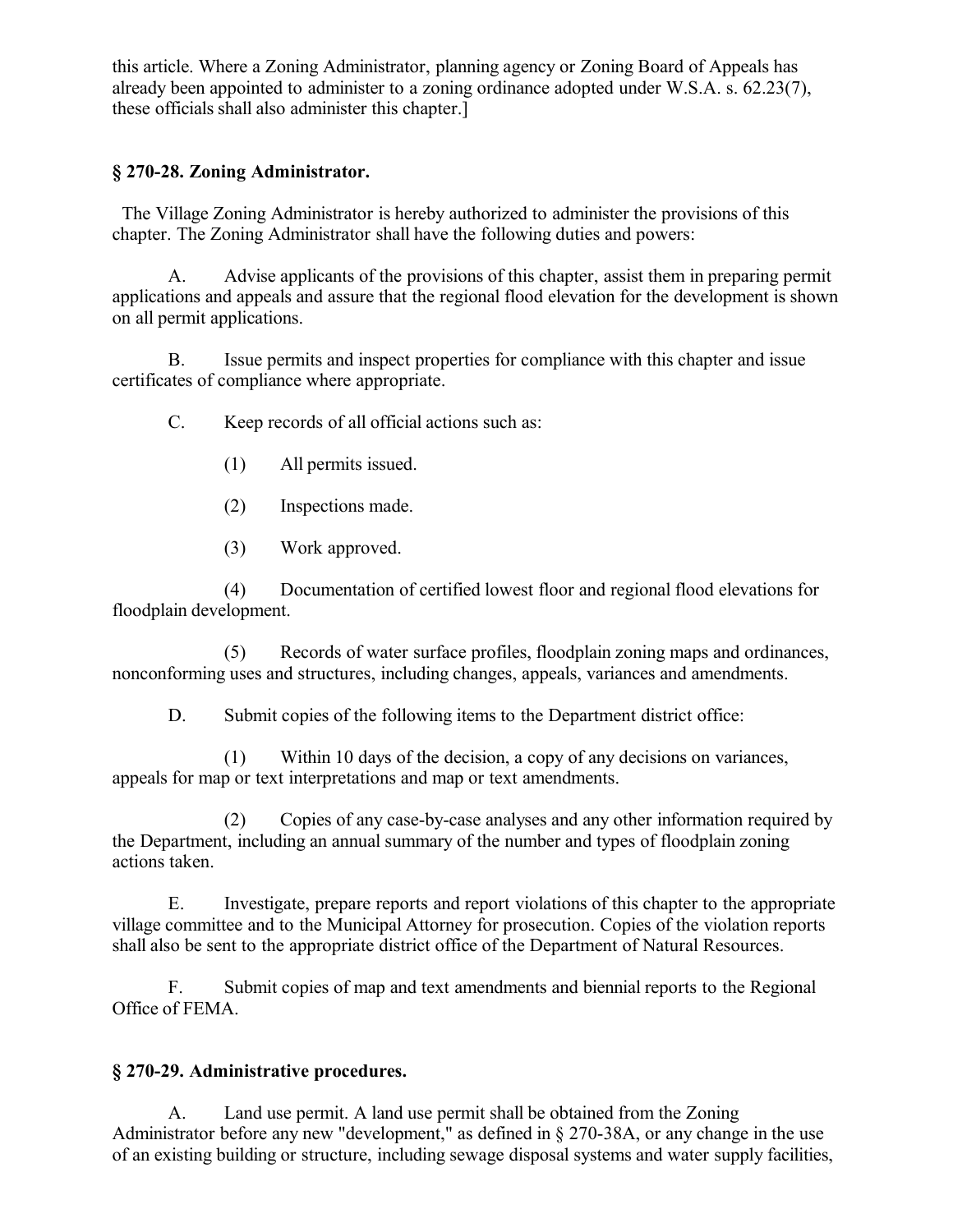may be initiated. Application for a land use permit shall be made to the Zoning Administrator upon furnished application forms and shall include the following data:

(1) General information.

(a) Name and address of the applicant, property owner and contractor

builder.

(b) Legal description of the property, type of proposed use and an indication as to whether new construction or a modification to an existing structure is involved.

(2) Site development plan. The site development plan shall be drawn to scale and submitted as a part of the permit application form and shall contain the following information:

- (a) Location, dimensions, area and elevation of the lot.
- (b) Location of the ordinary high-water mark of any abutting navigable waterways.

(c) Location of any structures with distances measured from the lot lines and center line of all abutting streets or highways.

(d) Location of any existing or proposed on-site sewage systems or private water supply systems.

(e) Location and elevation of existing or future access roads.

(f) Location of floodplain and floodway limits on the property as determined from the Official Floodplain Zoning Maps.

(g) The elevation of the lowest floor of proposed buildings and any fill using National Geodetic and Vertical Datum (NGVD).

(h) Data sufficient to determine the regional flood elevation at the location of the development and to determine whether or not the requirements of Article III, Floodway District, or Article IV, Flood-Fringe District, of this chapter are met.

(i) Data sufficient to determine if the proposed development will cause either an obstruction to flow or an increase in regional flood height or discharge according to § 270-13A. This may include any of the information noted in § 270-16A.

(3) Data requirements to analyze developments.

(a) Data to be submitted.

[1] The applicant shall provide all computations and survey data required to show the effects of the project on flood heights, velocities and floodplain storage for all subdivision proposals, as "subdivision" is defined in W.S.A. s. 236.02(12), and other proposed developments exceeding five acres in area or where the estimated cost exceeds \$125,000. The applicant shall provide:

[a] An analysis of the effect of the development on the regional flood profile, velocity of flow and floodplain storage capacity.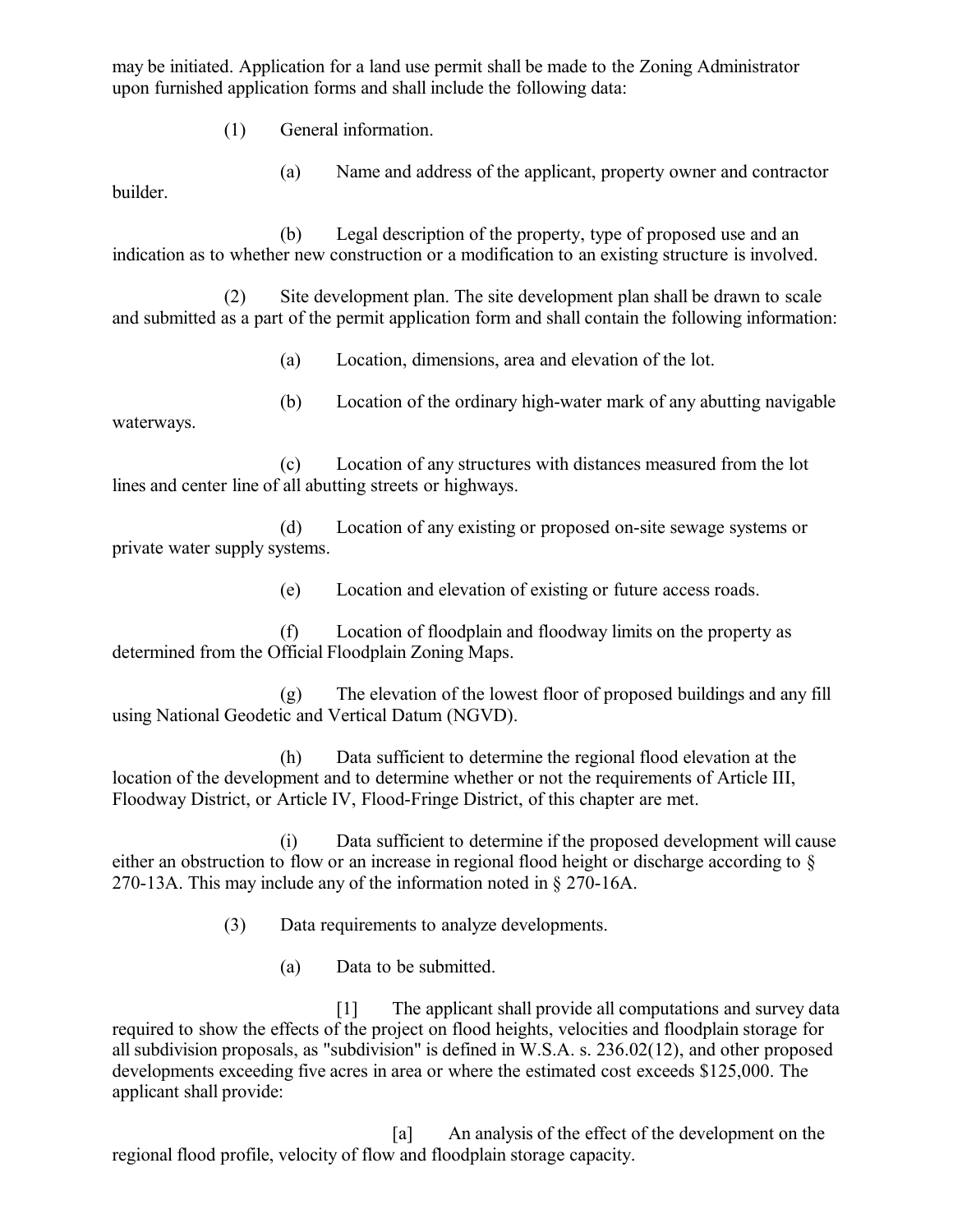[b] A map showing location and details of vehicular access to lands outside the floodplain.

[c] A surface drainage plan with adequate details showing how flood damage will be minimized.

[2] The estimated cost of the proposal shall include all structural development, landscaping improvements, access and road development, electrical and plumbing and similar items reasonably applied to the overall development costs, but need not include land costs.

(b) The Department will determine elevations and evaluate the proposal where the applicant is not required to provide computations as above and inadequate data exists. The municipality may transmit additional information, such as the data in § 270-24B, where appropriate, to the Department with the request for analysis.

(4) Expiration. All permits issued under the authority of this chapter shall expire one year from the date of issuance.

B. Certificate of compliance. No land shall be occupied or used, and no building which is hereafter constructed, altered, added to, modified, rebuilt or replaced shall be occupied, until a certificate of compliance is issued by the Zoning Administrator, except where no permit is required, subject to the following provisions:

(1) The certificate of compliance shall show that the building or premises or part thereof and the proposed use conform to the provisions of this chapter.

(2) Application of such certificate shall be concurrent with the application for a

(3) The certificate of compliance shall be issued within 10 days after notification of completion of the work specified in the permit, provided that the building or premises or proposed use conforms with all the provisions of this chapter.

(4) The applicant shall submit a certification signed by a registered professional engineer or registered land surveyor that the fill, lowest floor and floodproofing elevations are in compliance with the permit issued. Floodproofing measures also require certification by a registered professional architect or registered engineer that floodproofing adequacy meets the requirements of § 270-33.

C. Other permits. It is the responsibility of the applicant to secure all other necessary permits from all appropriate federal, state and local agencies, including those required by the United States Army Corps of Engineers under Section 404 of the Federal Water Pollution Control Act amendments of 1972, 33 U.S.C. 1334.

## **§ 270-30. Zoning Agency.**

permit.

A. The Plan Commission shall have the following duties and powers to:

(1) Oversee the functions of the Office of the Zoning Administrator.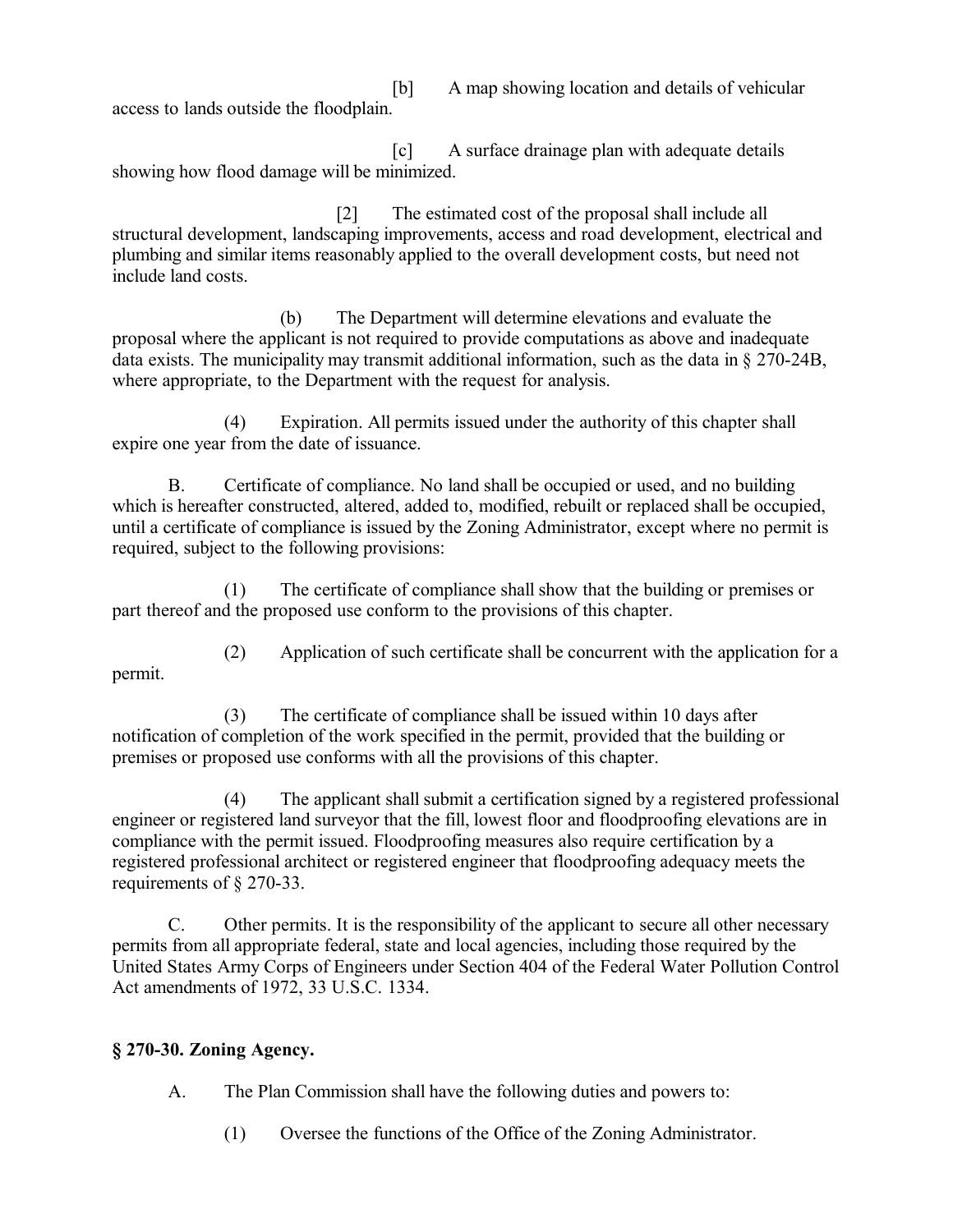(2) Review all proposed amendments to the Floodplain Zoning Ordinance Map and text.

(3) Maintain a complete public record of all its proceedings.

B. The Zoning Agency shall not:

(1) Grant variances to the terms of this chapter in place of official action by the Zoning Board of Appeals.

(2) Amend the text or zoning maps in place of official action by the Village Board.

# **§ 270-31. Zoning Board of Appeals.**

A. Statutory authorization. The appropriate board created by W.S.A. ch. 62.23(7)(e) for cities or villages is hereby authorized to act as Zoning Board of Appeals for the purposes of this chapter. The Zoning Board of Appeals shall exercise the powers conferred by Wisconsin Statutes and adopt rules for the conduct of business. The Zoning Administrator may not be the Secretary of the Board.

B. Powers and duties. The Zoning Board of Appeals shall:

(1) Appeals. Hear and decide appeals where it is alleged there is error in any order, requirement, decision or determination made by an administrative official in the enforcement or administration of this chapter.

(2) Boundary disputes. Hear and decide disputes concerning the district boundaries shown on the Official Floodplain Zoning Map.

(3) Variances. Hear and decide, upon appeal, variances from the dimensional standards of this chapter.

C. Appeals to the Board. Appeals to the Zoning Board of Appeals may be taken by any person aggrieved or by an officer, department, board or bureau of the municipality affected by any decision of the Zoning Administrator or other administrative officer. Such appeal shall be taken within 30 days, as provided by the rules of the Board, by filing with the Zoning Administrator and with the Zoning Board of Appeals a notice of appeal specifying the reasons for appeal. The official whose decision is in question shall transmit to the Board all the papers constituting the record concerning the matter appealed.

D. Notice and hearing for appeals including variances.

- (1) Notice. The Board shall:
	- (a) Fix a reasonable time for the hearing.

(b) Publish adequate Class 1 or 2 notice pursuant to the Wisconsin Statutes, specifying the date, time, place and subject of the hearing.

(c) Assure that notice shall be mailed to the parties in interest and the district office of the Department at least 10 days in advance of the hearing.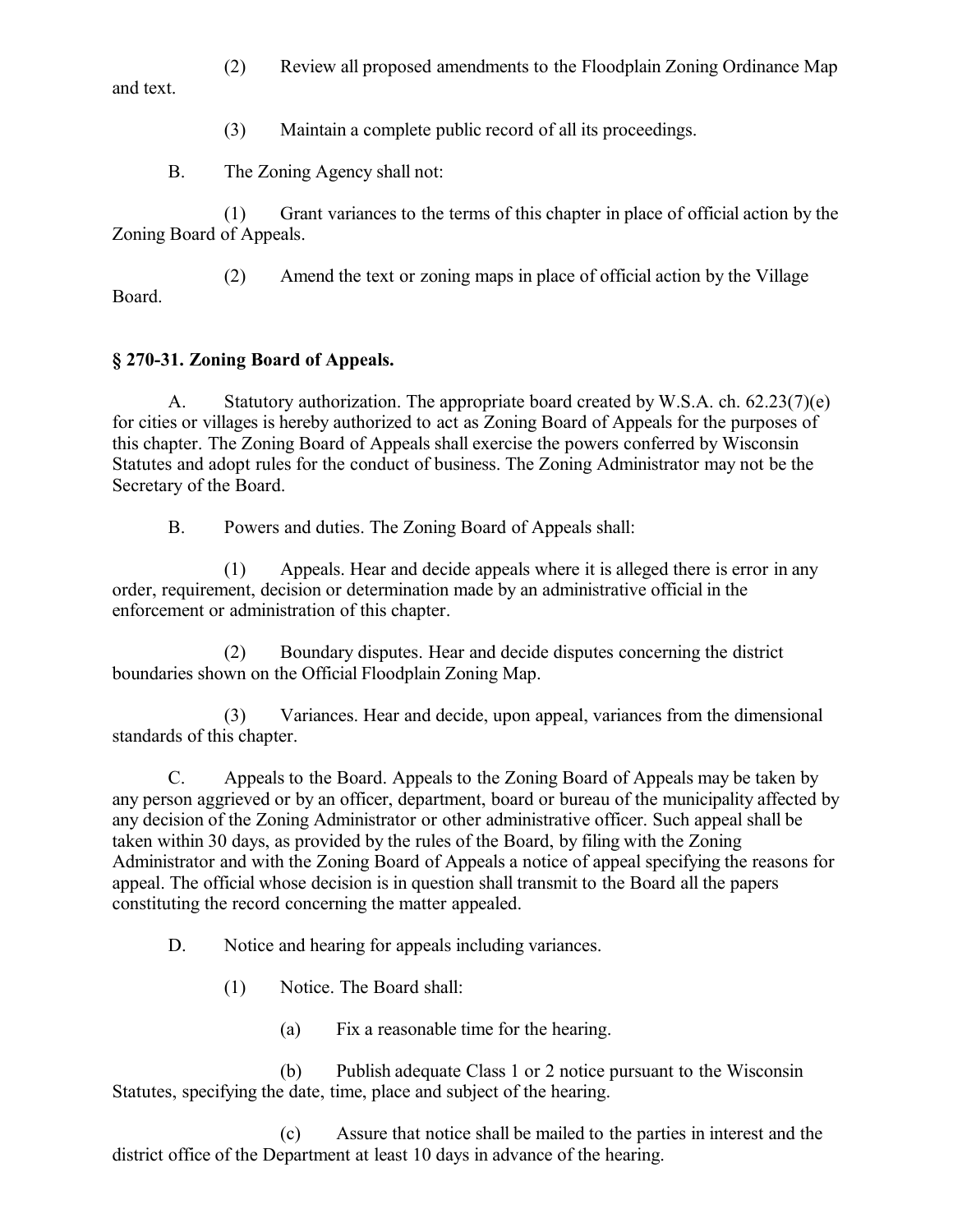(2) Hearing. Any party may appear in person or by an agent or attorney. The Board shall:

- (a) Resolve boundary disputes according to Subsection E.
- (b) Decide variance applications according to Subsection F.
- (c) Decide appeals of permit denials according to § 270-32.
- (3) Decision. The final decision regarding the appeal or variance application

shall:

- (a) Be made within a reasonable time.
- (b) Be sent to the district office of the Department within 10 days of

the decision.

of the Board.

- (c) Be a written determination signed by the Chairperson or Secretary
- (d) State the specific facts which are the basis for the Board's decision.

(e) Either affirm, reverse, vary or modify the order, requirement, decision or determination appealed, in whole or in part, dismiss the appeal for lack of jurisdiction or grant or deny the application for a variance.

(f) Include the reasons or justifications for granting an appeal, with a description of the hardship or practical difficulty demonstrated by the applicant in the case of a variance, clearly stated in the recorded minutes of the Board proceedings.

E. Boundary disputes. The following procedure shall be used by the Zoning Board of Appeals in hearing disputes concerning the district boundaries shown on the Official Floodplain Zoning Map:

(1) Where a Floodplain District boundary is established by approximate or detailed floodplain studies, the regional flood elevations or profiles for the point in question shall be the governing factor in locating the district boundary. If no regional flood elevations or profiles are available to the Board, other available evidence may be examined.

(2) In all cases, the person contesting the location of the district boundary shall be given a reasonable opportunity to present arguments and technical evidence to the Zoning Board of Appeals.

(3) Where it is determined that the district boundary is incorrectly mapped, the Board should inform the Zoning Committee or the person contesting the location of the boundary to petition the governing body for a map amendment according to Article VIII, Amendments.

F. Variance.

(1) The Zoning Board of Appeals may, upon appeal, grant a variance from the dimensional standards of this chapter where an applicant convincingly demonstrates that: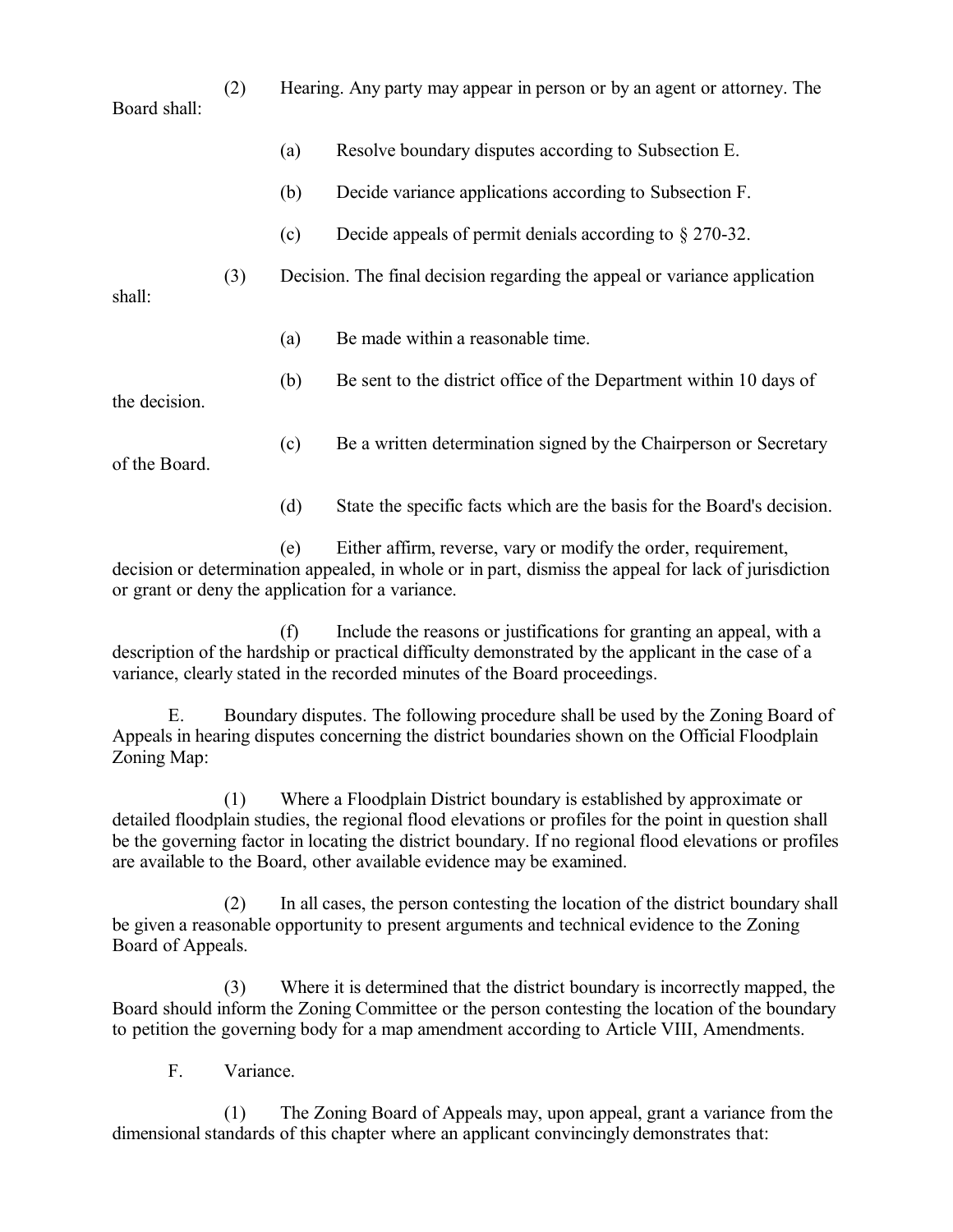(a) Literal enforcement of the provisions of the chapter will result in unnecessary hardship on the applicant.

(b) The hardship is due to adoption of this chapter and special conditions unique to the property, not common to a group of adjacent lots or premises (in such case the chapter or map must be amended).

(c) Such variance is not contrary to the public interest.

(d) Such variance is consistent with the purpose of this chapter as stated in § 270-3.

- (2) A variance shall not:
	- (a) Grant, extend or increase any use of property prohibited in the

zoning district.

- (b) Be granted for a hardship based solely on an economic gain or loss.
- (c) Be granted for a hardship which is self-created.
- (d) Damage the rights or property values of other persons in the area.

(e) Permit a lower degree of flood protection in the floodplain than the flood protection elevation.

(f) Allow any floor, basement or crawlway below the regional flood elevation for residential or commercial structures.

(g) Allow actions without the requirement amendment to this chapter or map(s) described in § 270-35.

(3) When a variance is granted in a floodplain area, the Board shall notify the applicant, in writing, that increased flood insurance premiums and risks to life and property may result. A copy of this notification shall be maintained with the variance appeal record.

#### **§ 270-32. Review appeals of permit denials.**

A. The Zoning Board of Appeals shall review all data constituting the basis for the appeal of permit denial. This data may include (where appropriate):

(1) Permit application data listed in § 270-29A.

(2) Floodway/flood-fringe determination data in § 270-24.

(3) Data listed in  $\S 270-16A(2)$  where the applicant has not submitted this information to the Zoning Administrator.

(4) Other data submitted to the Zoning Administrator with the permit application or submitted to the Board with the appeal.

B. For appeals of all denied permits, the Board shall: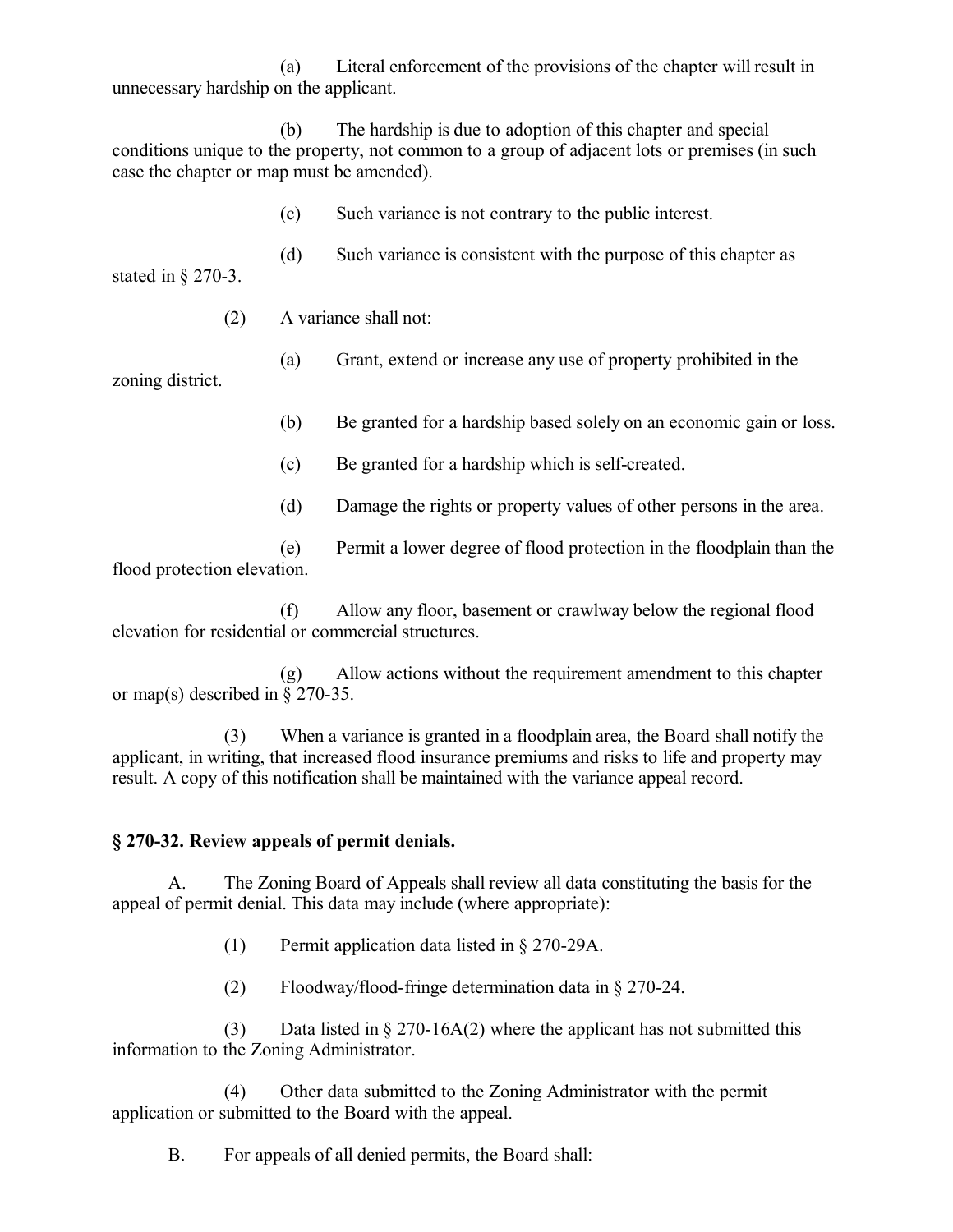- (1) Follow the procedures of § 270-31.
- (2) Consider Zoning Agency recommendations.
- (3) Either uphold the denial or grant the appeal.
- C. For appeals concerning increases in regional flood elevation, the Board shall:

(1) Uphold the denial where the Board agrees with the data showing an increase in flood elevation. Increases equal to or greater than 0.01 foot may only be allowed after amending the flood profile and map and any appropriate legal arrangements are made with all adversely affected property owners.

(2) Grant the appeal where the Board agrees that the data properly demonstrates that the project does not cause an increase equal to or greater than 0.01 foot, provided that no other reasons for denial exist.

# **§ 270-33. Floodproofing.**

A. No permit or variance shall be issued until the applicant submits a plan or document certified by a registered professional engineer or architect that the floodproofing measures are adequately designed to protect the structure or development to the flood protection elevation.

B. Where floodproofing measures, as defined in § 270-38A, are required, they shall be designed to:

(1) Withstand the flood pressures, depths, velocities, uplift and impact forces and other factors associated with the regional flood.

(2) Assure protection to the flood protection elevation.

(3) Provide anchorage of structures to foundations to resist flotation and lateral movement.

(4) Ensure that the structural walls and floors are watertight to the flood protection elevation and the interior remains completely dry during flooding without human intervention.

C. Floodproofing measures could include:

(1) Reinforcement of walls and floors to resist rupture or collapse caused by water pressure or floating debris.

- (2) Addition of mass or weight to structures to prevent flotation.
- (3) Placement of essential utilities above the flood protection elevation.

(4) Surface or subsurface drainage systems, including pumping facilities to relieve external foundation wall and basement floor pressures.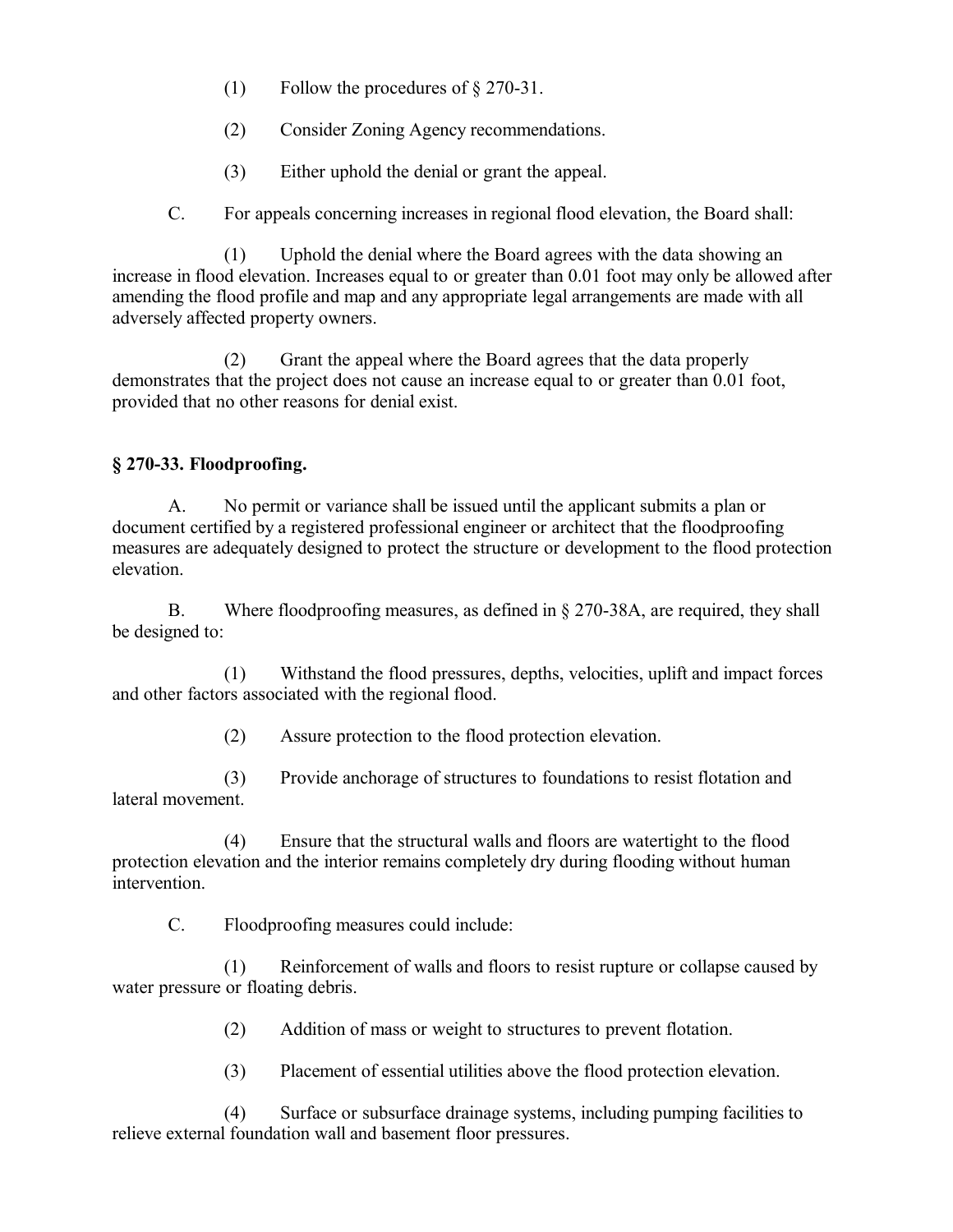(5) Construction of water supply wells and waste treatment systems to prevent the entrance of floodwaters into the systems.

(6) Cutoff valves on sewer lines or elimination of gravity flow basement drains.

### **§ 270-34. Public information.**

A. Where useful, marks on bridges or buildings or other markers may be set to show the depth of inundation during the regional flood at appropriate locations within the floodplain.

B. All available information in the form of maps, engineering data and regulations shall be readily available and should be widely distributed.

C. All legal descriptions of property in the floodplain should include information relative to the floodplain zoning classification when such property is transferred.

#### ARTICLE VIII Amendments

### **§ 270-35. Actions requiring amendment.**

 The Village Board may supplement or change the boundaries of the floodplain zoning districts and the regulations contained in this chapter in the manner provided by law. Actions which require an amendment include, but are not limited to, the following:

A. Any change to the Official Floodplain Zoning Map, including the floodway line or boundary of any floodplain area.

B. Correction of significant discrepancies between the water surface profiles and floodplain zoning maps.

C. Any fill in the floodplain which raises the elevation of the filled area to a height at or above the flood protection elevation and is contiguous to land lying outside the floodplain.

D. Any fill or encroachment into the floodplain that will obstruct flow, causing an increase of 0.01 foot or more in regional flood height.

E. Any upgrading of floodplain zoning ordinances required by Section NR 116.05, Wisconsin Administrative Code, or otherwise required by law, or for changes by the village.

## **§ 270-36. Amendment procedures.**

A. Amendments to this chapter may be made upon petition of any interested party, in accordance with the provisions of W.S.A. s. 62.23. Such petitions shall include any necessary data required by §§ 270-24 and 270-29A.

B. Copies of any amendment proposed to the Village Board shall be referred to the Plan Commission, described in § 270-30, for a public hearing and recommendation to the Village Board. Copies of the proposed amendment and notice of the public hearing shall be submitted to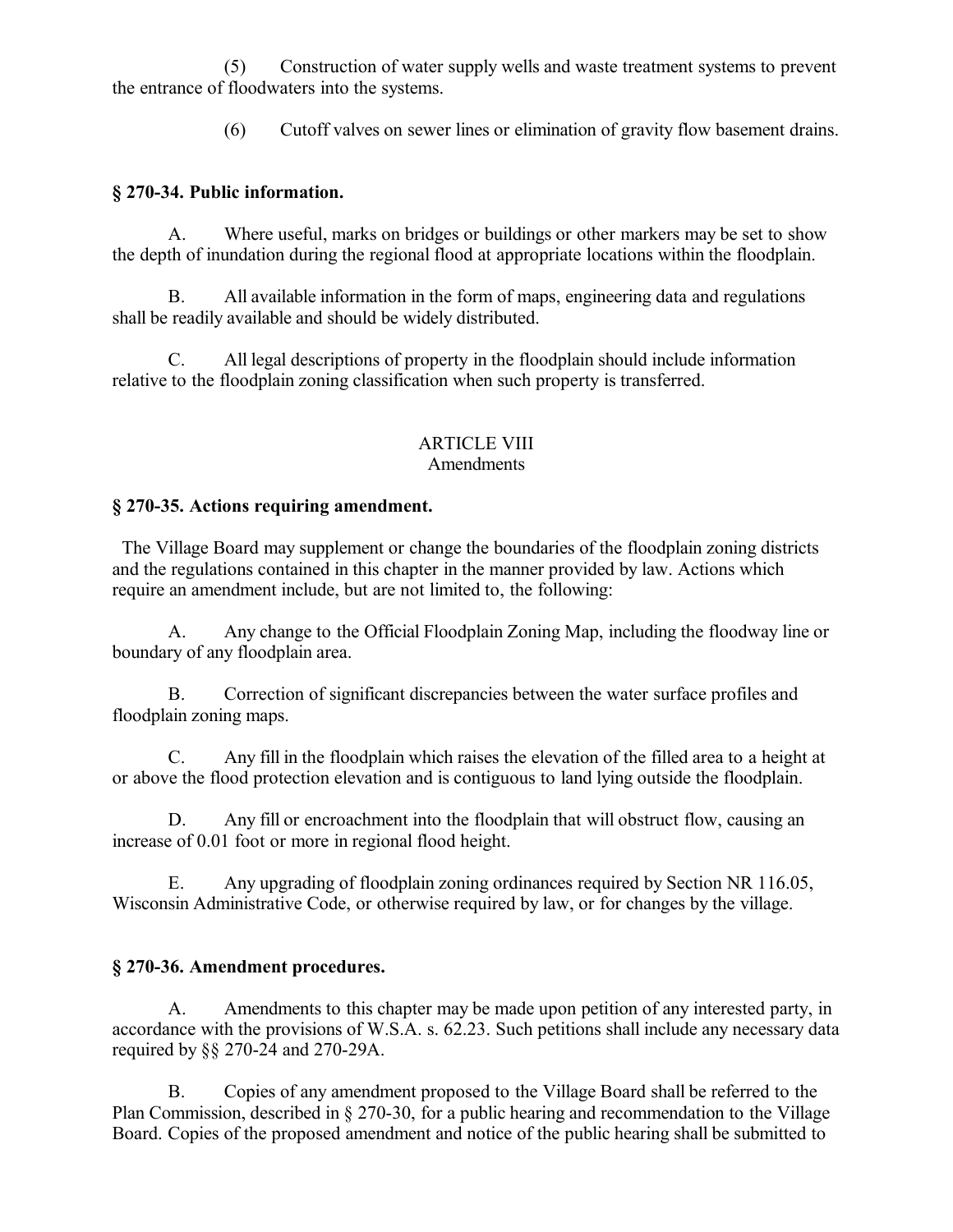the appropriate district office of the Department of Natural Resources for review prior to the meeting. The amendment procedure shall comply with the provisions of W.S.A. s. 62.23.

C. No amendment to the maps or text of this chapter shall become effective until reviewed and approved by the Department of Natural Resources.

D. All persons petitioning for a map amendment which involves an obstruction to flow causing an increase of 0.01 foot or more in the height of the regional flood shall obtain flooding easements, or other appropriate legal arrangements, from all adversely affected property owners and local units of government before the amendment can be approved by a governing body.

E. When considering amendments to the Official Floodplain Zoning Map, in areas where no water surface profiles exist, the Zoning Agency shall consider data submitted by the Department, the Zoning Administrator's visual on-site inspections and other available information.

# ARTICLE IX

### Enforcement

## **§ 270-37. Violations and penalties.**[2](#page-23-0)

 Any violations of the provisions of this chapter by any person shall be unlawful and shall be forwarded to the Village Attorney, who shall expeditiously prosecute all such violators. A violator shall, upon conviction, forfeit to the village a forfeiture of not less than \$50 and not more than \$300, together with a taxable cost of such action. Each day during within such violation exists shall constitute a separate offense. Every violation of this chapter is a public nuisance, and the creation thereof may be enjoined and the maintenance thereof may be abated by action at suit of the village, the state or any citizen thereof, pursuant to W.S.A. s. 87.30.

# ARTICLE X

# Terminology

## **§ 270-38. Definitions and word usage.**

A. Definitions. Unless specifically defined below, words or phrases used in this chapter shall have the same meaning as they have at common law and to give this chapter its most reasonable application:

ACCESSORY STRUCTURE OR USE -- A detached subordinate structure or a use which is clearly incidental to and customarily found in connection with the principal structure or use to which it is related and which is located on the same lot as that of the principal structure or use.

A ZONES -- Those areas shown on the Official Floodplain Zoning Map which would be inundated by the "regional flood" as defined herein. These areas may be numbered or unnumbered A Zones. The A Zones may or may not be reflective of flood profiles, depending on the availability of data for a given area.

BASEMENT -- Any enclosed area of a building having its floor subgrade, i.e., below ground level, on all sides.

<span id="page-23-0"></span>2Editor's Note: Amended at time of adoption of Code (see Ch. 1, General Provisions, Art. I).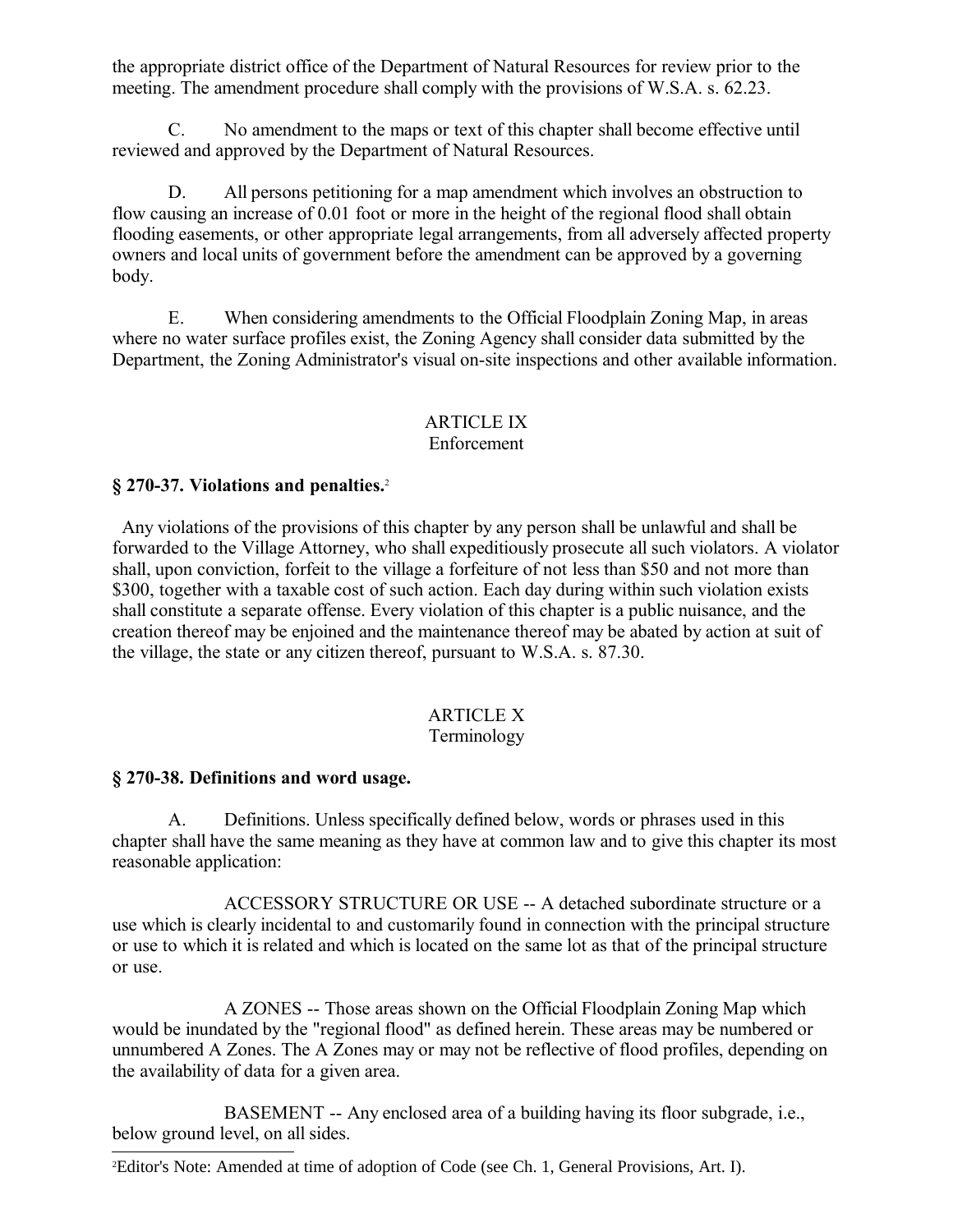BULKHEAD LINE -- A geographic line along a reach of navigable water that has been adopted by a municipal ordinance and approved by the Department of Natural Resources pursuant to W.S.A. s. 30.11 and which allows limited filling between this bulkhead line and the original ordinary high-water mark, except where such filling is prohibited by the floodway provisions of this chapter.

CERTIFICATE OF COMPLIANCE -- A certification issued by the Zoning Administrator, stating that the construction and the use of land or a building, the elevation of fill or the lowest floor of a structure is in compliance with all of the provisions of this chapter.

CHANNEL -- A natural or artificial watercourse with definite bed and banks to confine and conduct the normal flow of water.

CRAWLWAYS or CRAWL SPACE -- An enclosed area below the first usable floor of a building, generally less than five feet in height, used for limited access to plumbing and electrical utilities.

DEPARTMENT -- The Wisconsin Department of Natural Resources.

DEVELOPMENT -- Any artificial change to improved or unimproved real estate, including but not limited to construction of buildings, structure or accessory structures; the construction of additions or substantial improvements to buildings, structures or accessory structures; the placement of buildings or structures; mining, dredging, filling, grading, paving, excavation or drilling operations; and the storage, deposition or extraction of materials, public or private sewage disposal systems or water supply facilities.

DRYLAND ACCESS -- A vehicular access route which is above the regional flood elevation and which connects land located in the floodplain to land outside the floodplain, such as a road with its surface above regional flood elevation and wide enough for wheeled rescue and relief vehicles.

ENCROACHMENT -- Any fill, structure, building, use or development in the floodway.

EXISTING MOBILE HOME PARK OR MOBILE HOME SUBDIVISION -- A parcel (or contiguous parcels) of land divided into two or more mobile home lots for rent or sale for which the construction of facilities for servicing the lots (including, as a minimum, the installation of utilities, either final site grading or the pouring of concrete pads, and the construction of streets) is completed before the effective date of this chapter.

EXPANSION TO EXISTING MOBILE/MANUFACTURED HOME PARK -- The preparation of additional sites by the construction of facilities for servicing the lots on which the mobile homes are to be placed. This includes installation of utilities, either final site grading, pouring pads or construction of streets.

FEDERAL EMERGENCY MANAGEMENT AGENCY (FEMA) -- The federal agency that administers the National Flood Insurance Program. This agency was previously known as the Federal Insurance Administration (FIA) or the Department of Housing and Urban Development (HUD).

FLOOD FREQUENCY -- The probability of a flood occurrence. A flood frequency is generally determined from statistical analyses. The frequency of a particular flood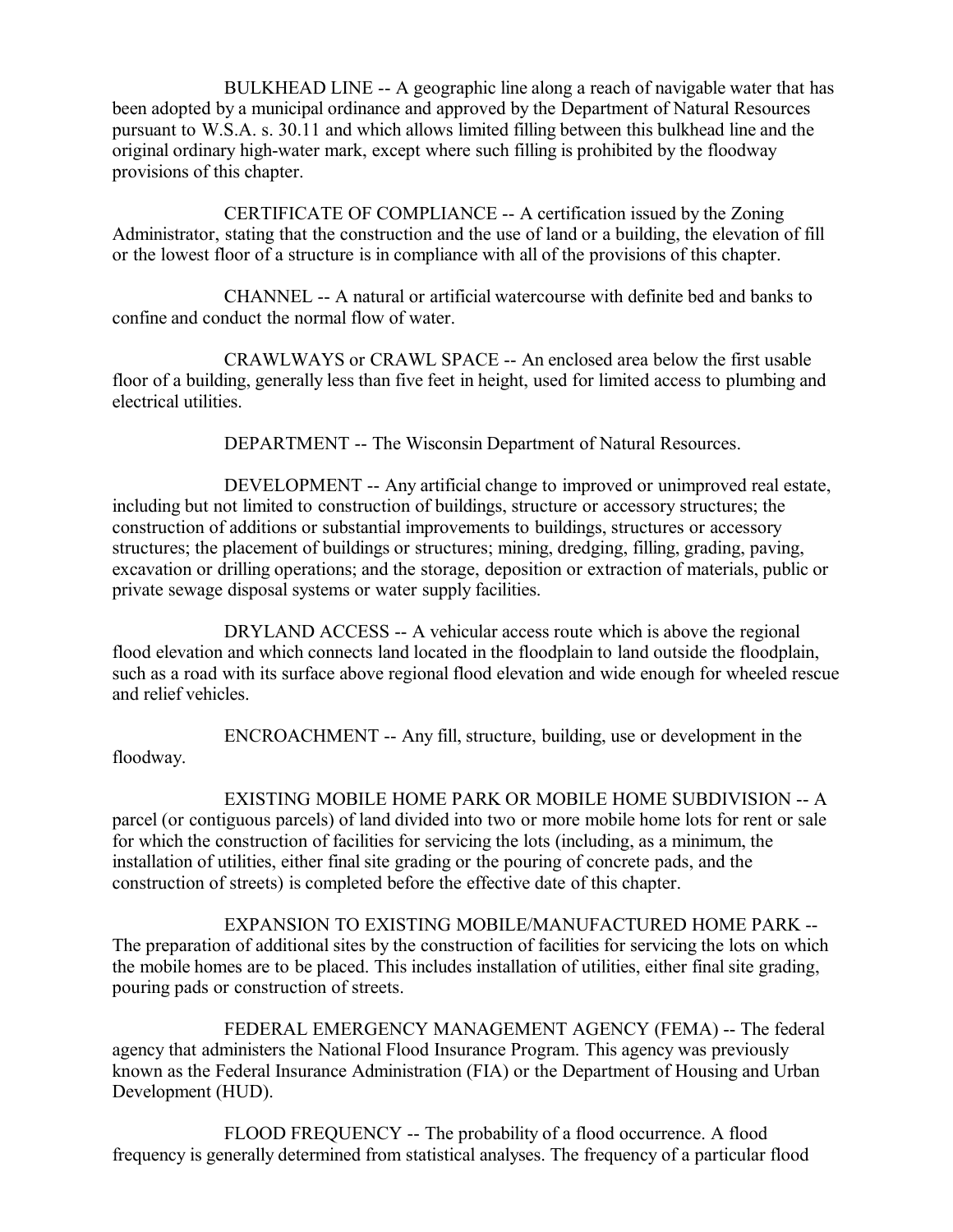event is usually expressed as occurring, on the average, once in a specified number of years or as a percent chance of occurring in any given year.

FLOOD-FRINGE -- That portion of the floodplain outside of the floodway which is covered by floodwaters during the regional flood and generally associated with standing water rather than flowing water.

FLOOD HAZARD BOUNDARY MAP -- A map prepared by FEMA, designating approximate flood hazard areas. Flood hazard areas are designated as unnumbered A Zones and do not contain floodway lines or regional flood elevations. Said Map forms the basis for both the regulatory and insurance aspects of the National Flood Insurance program.

FLOOD INSURANCE STUDY -- A technical engineering examination, evaluation and determination of the municipal flood hazard areas. It provides maps designating those areas affected by the regional flood and provides both flood insurance rate zones and regional flood elevations and may provide floodway lines. The flood hazard areas are designated as unnumbered and numbered A Zones. Flood insurance study maps form the basis for both the regulatory and the insurance aspects of the National Flood Insurance Program.

FLOOD or FLOODING -- A general and temporary condition of partial or complete inundation of normally dry land areas caused by:

- (1) The overflow or rise of inland waters;
- (2) The rapid accumulation or runoff of surface waters from any source;

(3) The inundation caused by waves or currents of water exceeding anticipated cyclical levels along the shore of Lake Michigan or Lake Superior; and

(4) The sudden increase caused by an unusually high water level in a natural body of water, accompanied by a severe storm, or by an unanticipated force of nature, such as a seiche, or by some similarly unusual event.

FLOODPLAIN -- That land which has been or may be hereafter covered by floodwater during the regional flood. The floodplain includes the floodway and the flood-fringe and may include other designated floodplain areas for regulatory purposes.

FLOODPLAIN ISLAND -- A natural geologic land formation within the floodplain that is surrounded, but not covered, by floodwater during the regional flood.

FLOODPLAIN MANAGEMENT -- The full range of public policy and action for ensuring wise use of floodplains. It includes everything from the collection and dissemination of flood data to the acquisition of floodplain lands and the enactment and administration of codes, ordinances and statutes for land use in the floodplain.

FLOOD PROFILE -- A graph or a longitudinal profile line showing the relationship of the water surface elevation of a flood event to locations of land surface elevations along a stream or river.

FLOODPROOFING -- Any combination of structural provisions, changes or adjustments to properties and structures, water and sanitary facilities and contents of buildings subject to flooding for the purpose of reducing or eliminating flood damage.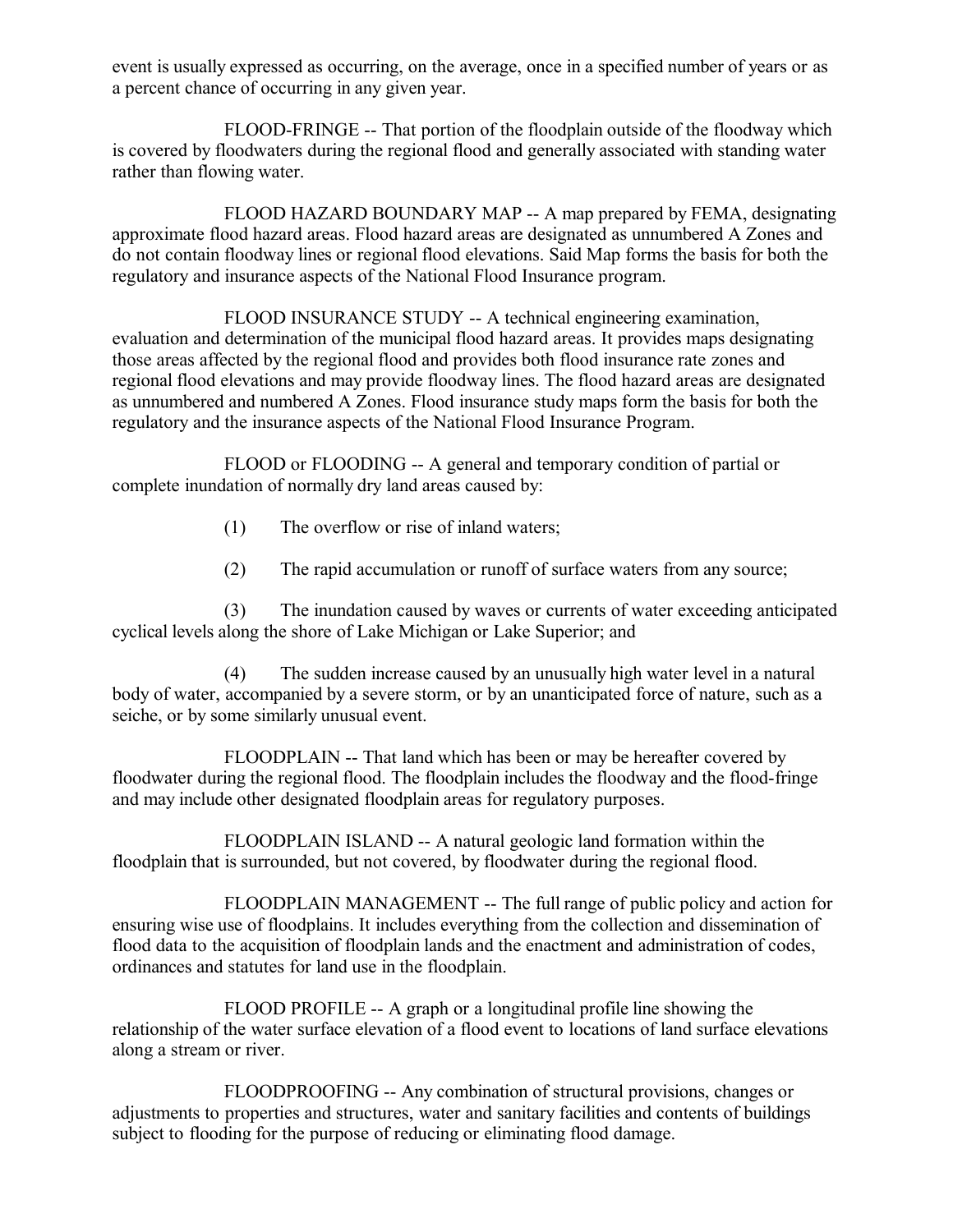FLOOD PROTECTION ELEVATION -- An elevation two feet of freeboard above the water surface profile associated with the regional flood. (Also see "freeboard.")

FLOOD STORAGE -- Those floodplain areas where storage of floodwaters has been taken into account in reducing the regional flood discharge.

FLOODWAY -- The channel of a river or stream and those portions of the floodplain adjoining the channel required to carry the regional flood discharge.

FREEBOARD -- A flood protection elevation requirement designed as a safety factor which is usually expressed in terms of a specified amount of feet above a calculated flood level. Freeboard compensates for the many unknown factors that contribute to flood heights greater than the height calculated. These factors include, but are not limited to, ice jams, debris accumulation, wave action, obstruction of bridge openings and floodways, the effects of urbanization on the hydrology of the watershed, loss of flood storage areas due to development and aggradation of the river or stream bed.

HABITABLE BUILDINGS -- Any building, or portion thereof, used for human habitation.

HEARING NOTICE -- Publication or posting meeting the requirements of W.S.A. ch. 985, Class 1 notice is the minimum required for appeals: published once at least one week (seven days) before the hearing. Class 2 notice is the minimum required for all zoning ordinances and amendments, including map amendments: published twice, once each week consecutively, the last at least a week (seven days) before the hearing. Local ordinances or bylaws may require additional notice, exceeding these minimums.

HIGH FLOOD DAMAGE POTENTIAL -- Damage that could result from flooding that includes any danger to life or health or any significant economic loss to a structure or building and its contents.

HISTORIC STRUCTURE -- Any structure that is:

(1) Listed individually in the National Register of Historic Places or preliminarily determined by the Secretary of the Interior as meeting the requirements for individual listing on the National Register;

(2) Certified or preliminarily determined by the Secretary of the Interior as contributing to the historical significance of a registered historic district;

(3) Individually listed on a state inventory of historic places in states with historic preservation programs which have been approved by the Secretary of the Interior; or

(4) Individually listed on a local inventory of historic places in communities with historic preservation programs that have been certified either by an approved state program, as determined by the Secretary of the Interior or directly by the Secretary of the Interior in states without approved programs.

HUMAN HABITATION -- A human residence or dwelling.

INCREASE IN REGIONAL FLOOD HEIGHT -- A calculated upward rise in the regional flood elevation, equal to or greater than 0.01 foot, resulting comparison of existing conditions and proposed conditions which is directly attributable to development in the floodplain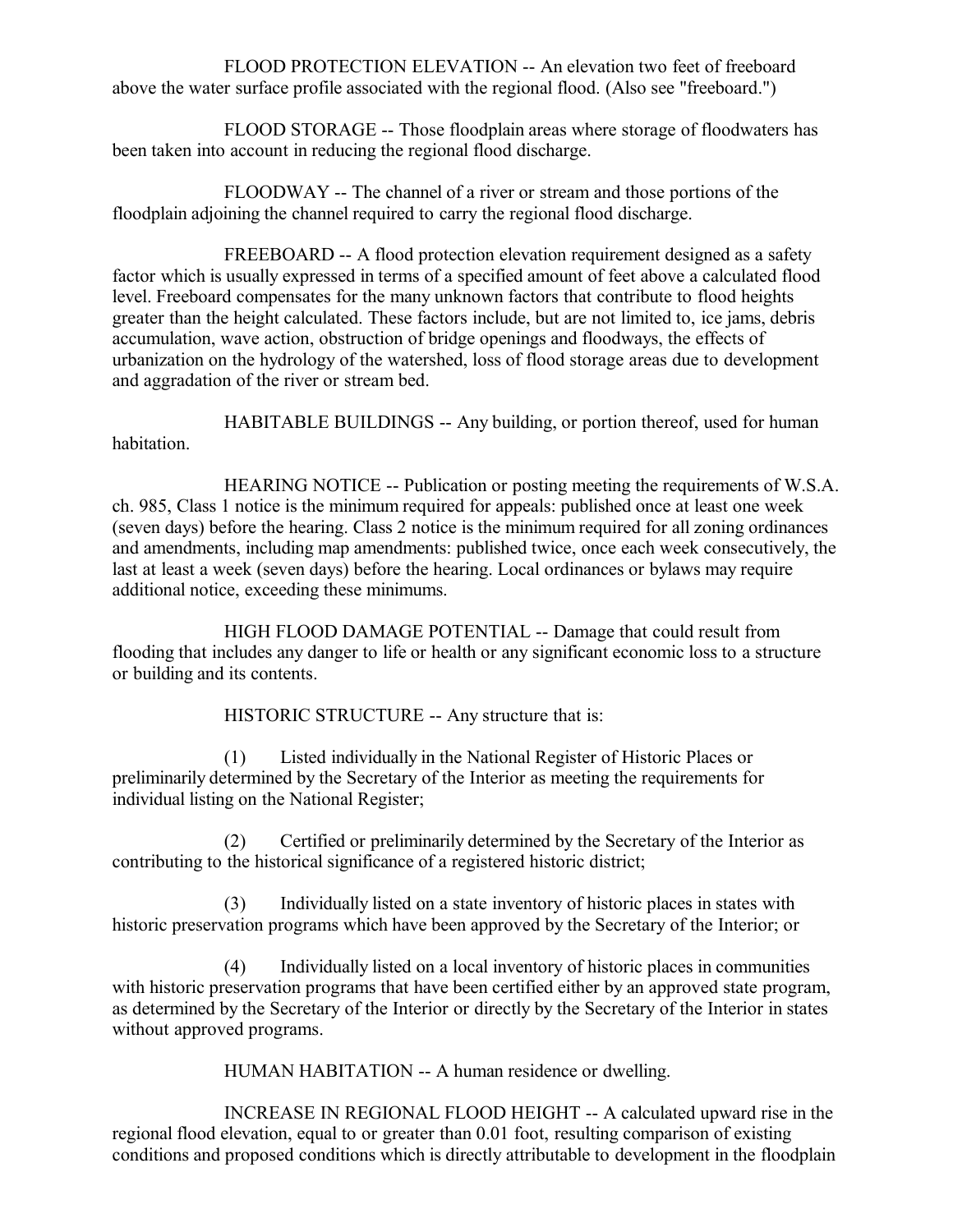but not attributable to manipulation of mathematical variables, such as roughness factors, expansion and contraction coefficients and discharge.

LAND USE -- Any nonstructural use made of unimproved or improved real estate. (Also see "development.")

MOBILE HOME or MANUFACTURED HOME -- A structure, transportable in one or more sections, which is built on a permanent chassis and designed to be used with or without a permanent foundation when connected to the required utilities. For the purpose of this chapter, it does not include recreational vehicles or travel trailers.

MUNICIPALITY or MUNICIPAL -- The village governmental units enacting, administering and enforcing this chapter.

NGVD or NATIONAL GEODETIC VERTICAL DATUM -- Elevations referenced to mean sea level datum, 1929 adjustment.

NONCONFORMING STRUCTURE -- An existing lawful structure or building which is not in conformity with the dimensional or structural requirements of this chapter for the area of floodplain which it occupies. (For example, an existing residential structure in the Flood-Fringe District is a conforming use. However, if the first floor is lower than the flood protection elevation, the structure is nonconforming.)

NONCONFORMING USE -- A nonconforming use is an existing lawful use or accessory use of a structure or building which is not in conformity with the provisions of this chapter for the area of the floodplain which it occupies (such as a residence in the floodway).

OBSTRUCTION TO FLOW -- Any development which physically blocks the conveyance of floodwaters such that this development by itself or in conjunction with any future similar development will cause an increase in regional flood height.

OFFICIAL FLOODPLAIN ZONING MAP -- That map, adopted and made part of this chapter, which has been approved by the Department of Natural Resources and FEMA.

OPEN SPACE USE -- Those uses having a relatively low flood damage potential and not involving structures.

ORDINARY HIGH-WATER MARK -- The point on the bank or shore up to which the presence and action or surface water is so continuous as to leave a distinctive mark, such as by erosion, destruction or prevention of terrestrial vegetation, predominance of aquatic vegetation or other easily recognized characteristic.

PERSON -- An individual, or group of individuals, corporation, partnership, association, municipality or state agency.

PRIVATE SEWAGE SYSTEM -- A sewage treatment and disposal system serving a single structure with a septic tank and soil absorption field located on the same parcel as the structure. This term also means an alternative sewage system approved by the Department of Industry, Labor and Human Relations, including a substitute for the septic tank or soil absorption field, a holding tank, a system serving more than one structure or a system located on a different parcel than the structure.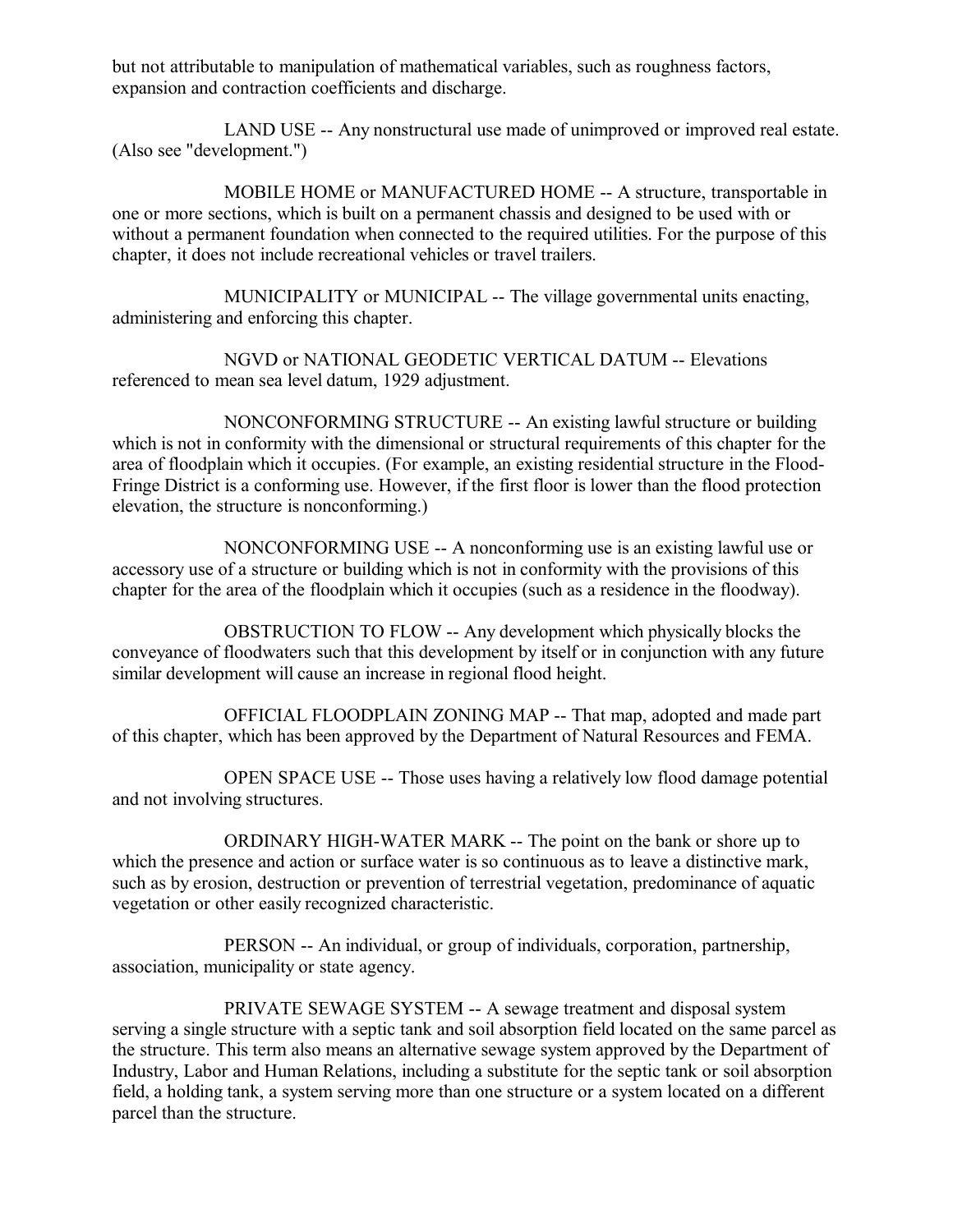PUBLIC UTILITIES -- Those utilities using underground or overhead transmission lines, such as electric, telephone and telegraph, and distribution and collection systems, such as water, sanitary sewer and storm sewer.

REGIONAL FLOOD -- A flood determined to be representative of large floods known to have occurred in Wisconsin or which may be expected to occur on a particular lake, river or stream once in every 100 years.

STRUCTURE -- Any man-made object with form, shape and utility, either permanently or temporarily attached to, placed upon or set into the ground, stream bed or lake bed, which includes, but is not limited to, such objects as roofed and walled buildings, gas or liquid storage tanks, bridges, dams and culverts.

### SUBSTANTIAL IMPROVEMENTS:

(1) Any repair, reconstruction or improvement of a structure, the cost of which equals or exceeds 50% of the present equalized assessed value of the structure either before the improvement or repair is started or, if the structure has been damaged and is being restored, before the damage occurred. The term does not, however, include either:

(a) Any project for improvement of a structure to comply with existing state or local health, sanitary or safety code specifications which existed before the improvement began, was identified by a municipal official and are necessary to assure safe living conditions; or

(b) Any alteration of a designated historical structure or site documented as deserving preservation by the Wisconsin State Historical Society or listed in the National Register of Historic Places, provided that the alteration will not preclude the structure's continued designation as an historic structure.

(2) Ordinary maintenance repairs are not considered structural repairs, modifications or additions. Such ordinary maintenance repairs include internal and external painting, decorating, paneling and the replacement of doors, windows and other nonstructural components. Substantial improvement begins when the first alteration of any wall, ceiling, floor or other structural part of the building commences, whether or not that alteration affects the external dimensions of the structure.

UNNECESSARY HARDSHIP -- Those circumstances which are special conditions affecting a particular property, which are not self-created, have made strict conformity with restrictions governing areas, setbacks, frontage, height or density unnecessarily burdensome or unreasonable in light of the purposes of the chapter.

VARIANCE -- An authorization granted by the Zoning Board of Appeals to construct, alter or use a structure in a manner which is inconsistent with the dimensional standards contained in this chapter.

WATERSHED -- The entire region or area contributing runoff or surface water to a particular watercourse or body of water.

WATER SURFACE PROFILE -- A graphical representation showing the elevation of the water surface of a watercourse for each position along a reach of river or stream at a certain flood flow. A water surface profile of the regional flood is used in regulating floodplain areas.